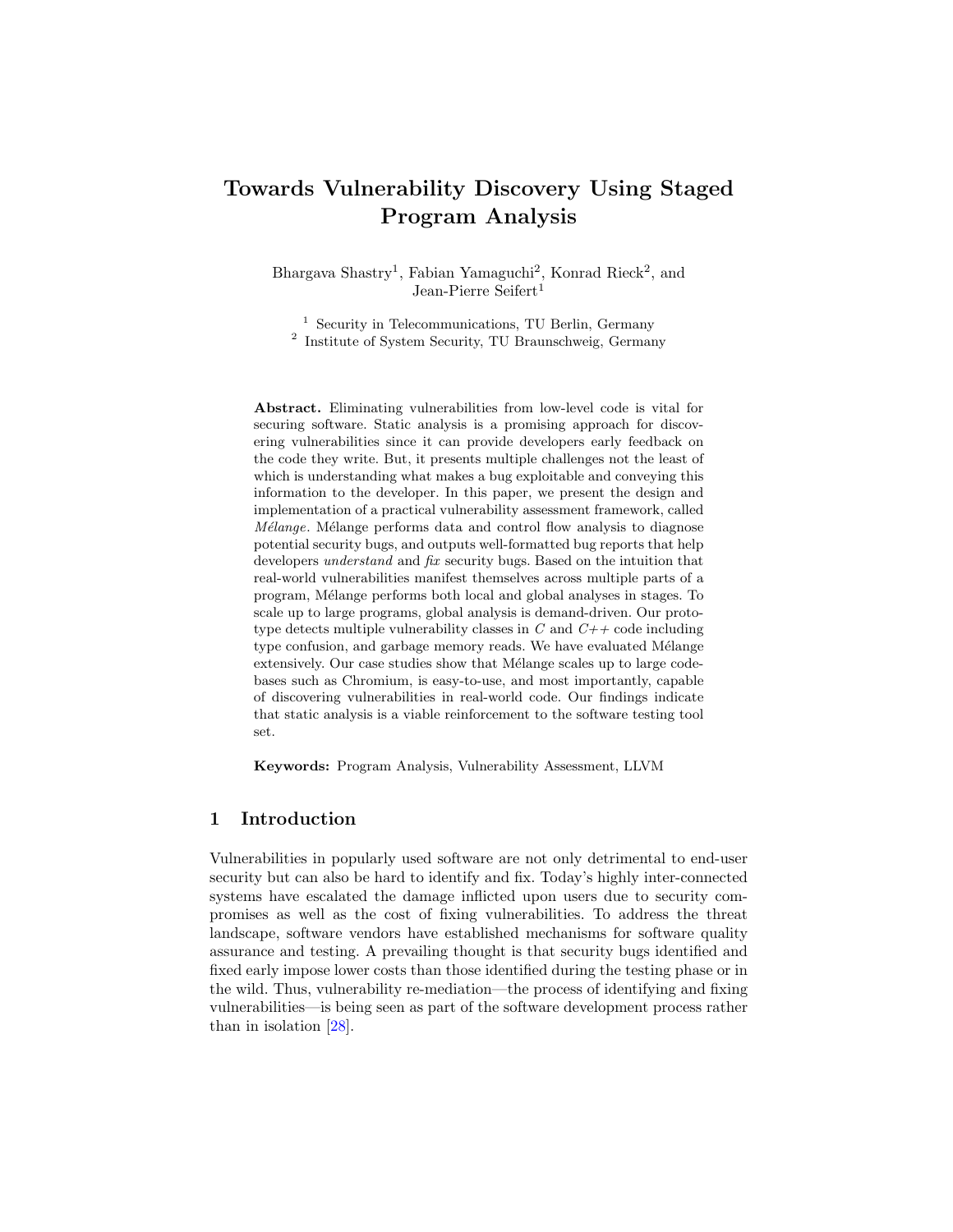Program analysis provides a practical means to discover security bugs during software development. Prior approaches to vulnerability discovery using static code analysis have ranged from simple pattern-matching to context and pathsensitive data-flow analysis. For instance, ITS4  $[42]$ —a vulnerability scanner for  $C/C++$  programs—parses source code and looks up lexical tokens of interest against an existing vulnerability database. In our initial experiments, the pattern-matching approach employed by ITS4 produced a large number of warnings against modern C, and C++ codebases. On the contrary, security vulnerabilities are most often, subtle corner cases, and thus rare. The approach taken by ITS4 is well-suited for extremely fast analysis, but the high amount of manual effort required to validate warnings undermines the value of the tool itself.

On the other end of the spectrum, the Clang Static Analyzer [\[4\]](#page-17-0) presents an analytically superior approach for defect discovery. Precise—context and path sensitive—analysis enables Clang SA to warn only when there is evidence of a bug in a feasible program path. While precise warnings reduce the burden of manual validation, we find that Clang SA's local inter-procedural analysis misses security bugs that span file boundaries. The omission of bugs that span file boundaries is significant especially for object-oriented code<sup>[3](#page-1-0)</sup>, where object implementation and object use are typically in different source files. A natural solution is to make analysis global. However, global analysis does not scale up to large programs.

In this paper, we find a middle ground. We present the design and implementation of Mélange, a vulnerability assessment tool for C and  $C++$  programs, that performs both local and global analysis in stages to discover potential vulnerabilities spanning source files. M´elange has been implemented as an extension to the LLVM compiler infrastructure  $[32]$ . To keep analysis scalable, Mélange performs computationally expensive analyses locally (within a source file), while performing cheaper analyses globally (across the whole program). In addition, global analysis is demand-driven: It is performed to validate the outcome of local analyses. To provide good diagnostics, Mélange primarily analyzes source code. It outputs developer-friendly bug reports that point out the exact position in source code where potential vulnerabilities exist, why they are problematic, and how they can be remedied.

Results from our case studies validate our design decisions. We find that Mélange is capable of highlighting a handful of problematic corner cases, while scaling up to large programs like Chromium, and Firefox. Since Mélange is implemented as an extension to a widely used compiler toolchain (Clang/LLVM), it can be invoked as part of the build process. Moreover, our current implementa-tion is fast enough to be incorporated into nightly builds<sup>[4](#page-1-1)</sup> of two large codebases (MySQL, Chromium), and with further optimizations on the third (Firefox). In summary, we make the following contributions.

<span id="page-1-0"></span><sup>&</sup>lt;sup>3</sup>All the major browsers including Chromium and Firefox are implemented in object-oriented code.

<span id="page-1-1"></span><sup>4</sup>Regular builds automatically initiated overnight on virtual machine clusters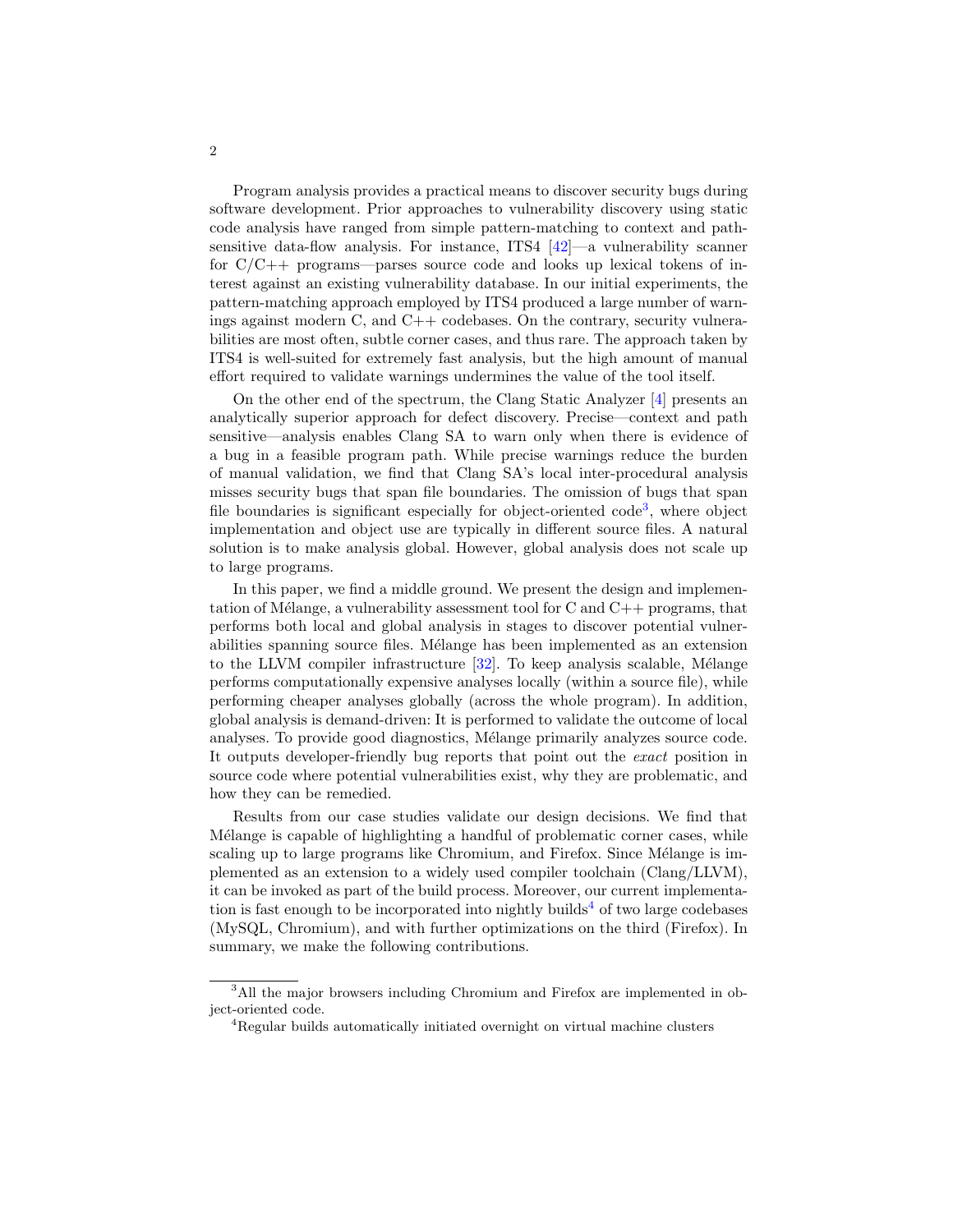- 1. We present the design and implementation of Mélange, an extensible program analysis framework.
- 2. We demonstrate the utility of Mélange by employing it to detect multiple classes of vulnerabilities, including garbage reads and incorrectly typed data, that are known to be a common source of exploitable vulnerabilities.
- 3. We evaluate Mélange extensively. We benchmark Mélange against NIST's Juliet benchmark [\[36\]](#page-19-2) for program analysis tools. Mélange has thus far detected multiple known vulnerabilities in the PHP interpreter, and Chromium codebases, and discovered a new defect in Firefox.

## 2 Background: Clang and LLVM

Mélange is anchored in the Clang/LLVM open-source compiler toolchain  $[13]$ , an outcome of pioneering work by Lattner et al. [\[32\]](#page-19-1). In this section, we review components of this toolchain that are at the core of Mélange's design. While Clang/LLVM is a compiler at heart, it's utility is not limited to code generation/optimization. Different parts of the compiler front-end (Clang) and back-end (LLVM) are encapsulated into libraries that can be selectively used by client systems depending on their needs. Thus, the LLVM project lends itself well to multiple compiler-technology-driven use-cases, program analysis being one of them.

We build Mélange on top of the analysis infrastructure available within the LLVM project. This infrastructure mainly comprises the Clang Static Analyzer a source code analyzer for  $C, C++,$  and  $Objective-C$  programs—and the LLVM analyzer/optimizer framework which permits analysis of LLVM Bitcode. In the following paragraphs, we describe each of these components briefly.

#### 2.1 Clang Static Analyzer

The Clang Static Analyzer (Clang SA) is similar in spirit to Metal/xgcc, which its authors classify as a "Meta-level Compilation" (MC) framework [\[21,](#page-18-2)[24\]](#page-18-3). The goal of an MC framework is to allow for modular extensions to the compiler that enable checking of domain-specific program properties. Abstractly viewed, an MC framework comprises a set of checkers (domain-specific analysis procedures) and a compilation system.

The division of labor envisioned by Hallem et al. [\[24\]](#page-18-3) is that checkers only encode the property to check, leaving the mechanics of the actual checking to the compilation system. The compilation system facilitates checking by providing the necessary analysis infrastructure. Figure [1](#page-3-0) shows how an MC framework is realized in Clang SA. Source files are parsed and subsequently passed on to the Data-Flow Analysis engine (DFA engine), which provides the analysis infrastructure required by checkers. Checkers encode the program property to be checked and produce bug reports if a violation is found. Bug reports are then reviewed by a human analyst.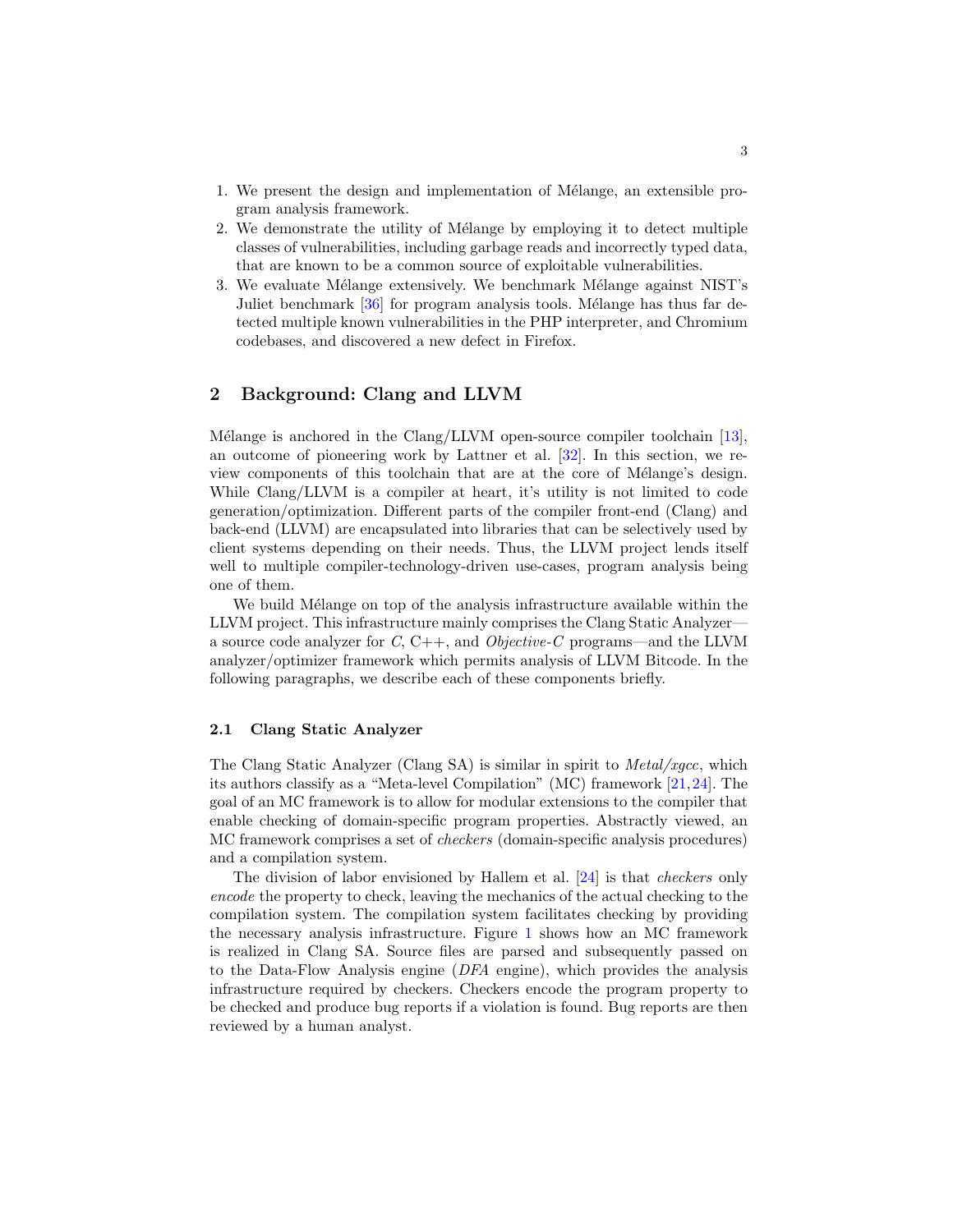<span id="page-3-0"></span>

Fig. 1: Clang Static Analyzer overview

Data-flow Analysis Engine Clang SA performs Context and Path sensitive inter-procedural data-flow analysis. Context sensitivity means that the analysis preserves the calling context of function calls; path sensitivity means that the analysis explores paths forked by branch statements independently. Context sensitivity is realized in the *Graph Reachability Engine* which implements a namesake algorithm proposed by Reps et al. [\[37\]](#page-19-3). Path sensitivity is implemented in the Symbolic Execution Engine. The symbolic execution engine uses static Forward Symbolic Execution (FSE) [\[38\]](#page-19-4) to explore program paths in a source file.

Checkers Checkers implement domain-specific checks and issue bug reports. Clang SA contains a default suite of checkers that implement a variety of checks including unsafe API usage, and memory access errors. More importantly, the checker framework in Clang SA can be used by programmers to add custom checks. To facilitate customized checks, Clang SA exposes callbacks (as APIs) that hook into the DFA engine at pre-defined program locations. Clang SA and its checkers seen together, demonstrate the utility of meta-level compilation.

#### 2.2 LLVM Pass Infrastructure

The LLVM pass infrastructure [\[13\]](#page-18-1) provides a modular means to perform analyses and optimizations on an LLVM Intermediate Representation (IR) of a program. LLVM IR is a typed, yet source-language independent representation of a program that facilitates uniform analysis of whole-programs or whole-libraries.

Simply put, an LLVM Pass is an operation (procedure invocation) on a unit of LLVM IR code. The granularity of code operated on can vary from a Function to an entire program (Module in LLVM parlance). Passes may be run in sequence, allowing a successive pass to reuse information from (or work on a transformation carried out by) preceding passes. The LLVM pass framework provides APIs to tap into source-level meta-data in LLVM IR. This provides a means to bridge the syntactic gap between source-level and IR-level analyses. Source literals may be matched against LLVM IR meta-data programmatically. Mélange takes this approach to teach the LLVM pass what a source-level bug report means.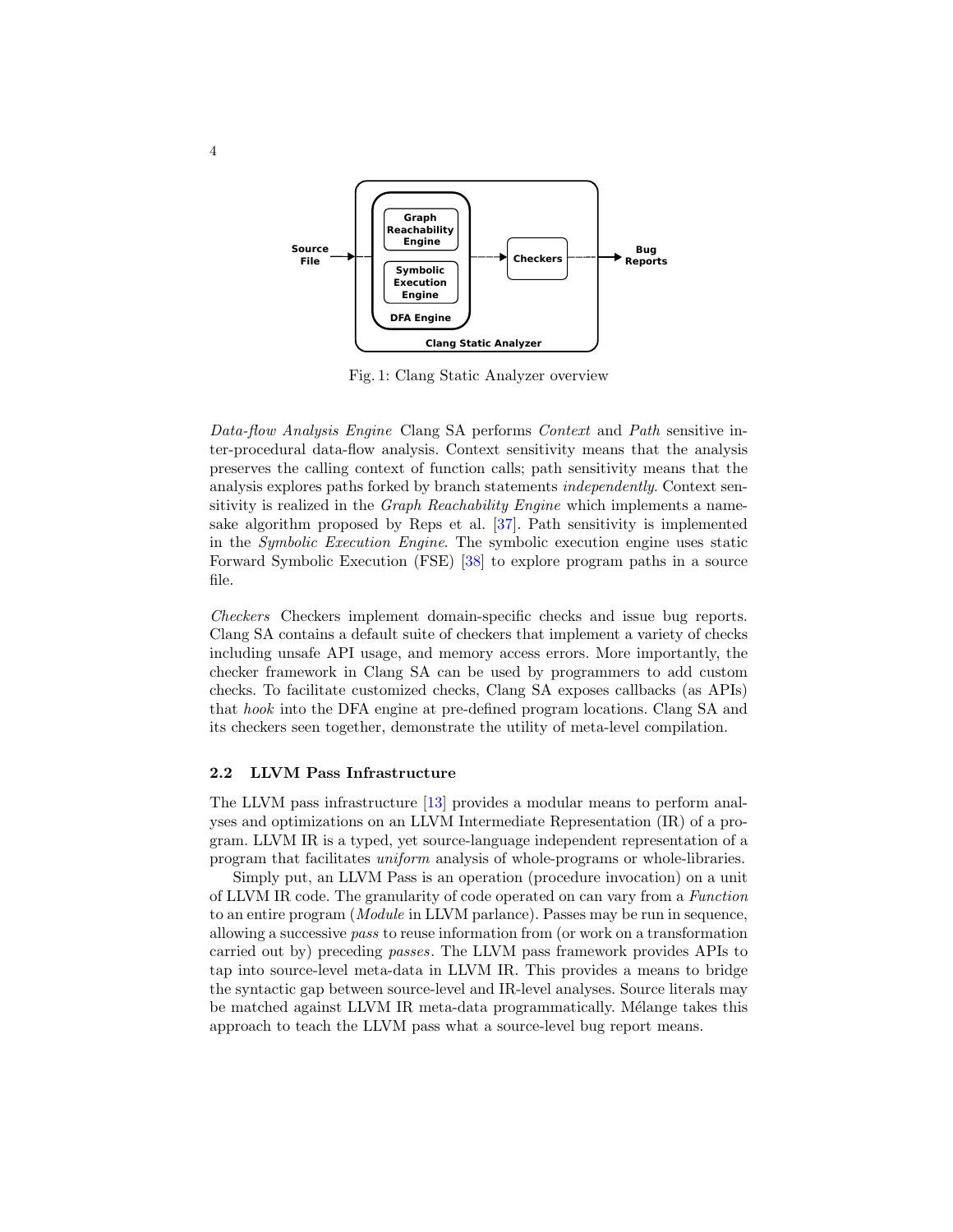<span id="page-4-0"></span>

Fig. 2: Mélange overview

## 3 Mélange

Our primary goal is to develop an early warning system for security-critical software defects. We envision Mélange as a tool that assists a developer in identifying, and fixing potential security bugs during software development. Figure [2](#page-4-0) provides an overview of our approach. Mélange comprises four high-level components: the build interceptor, the LLVM builder, the source analyzer, and the Whole-Program (WP) analyzer. We summarize the role of each component in analyzing a program. Subsequently, we describe them in greater detail.

- 1. Build Interceptor. The build interceptor is a program that interposes between the build program (e.g.,  $GNU-Make$ ) and the compilation system (e.g.,  $Clang/LLVM$ ). In Mélange, the build interceptor is responsible for *correctly* and independently invoking the program builders and the source analyzer. (§[3.1\)](#page-5-0)
- 2. *LLVM Builder*. The LLVM builder is a utility program that assists in generating LLVM Bitcode for C,  $C_{++}$ , and Objective-C programs. It mirrors steps taken during native compilation onto LLVM Bitcode generation. (§[3.1\)](#page-5-0)
- 3. Source Analyzer. The source analyzer executes domain-specific checks on a source file and outputs candidate bug reports that diagnose a potential security bug. The source analyzer is invoked during the first stage of Mélange's analysis. We have implemented the source analyzer as a library of checkers that plug into a patched version of Clang SA. (§[3.2\)](#page-5-1)
- 4. Whole-Program Analyzer. The WP analyzer examines candidate bug reports (from Step 3), and either provides extended diagnostics for the report or classifies it as a false positive. The developer is shown only those reports that have extended diagnostics i.e., those not classified as a false positive by the WP analyzer. We have implemented the WP analyzer in multiple LLVM passes.  $(\S3.3)$  $(\S3.3)$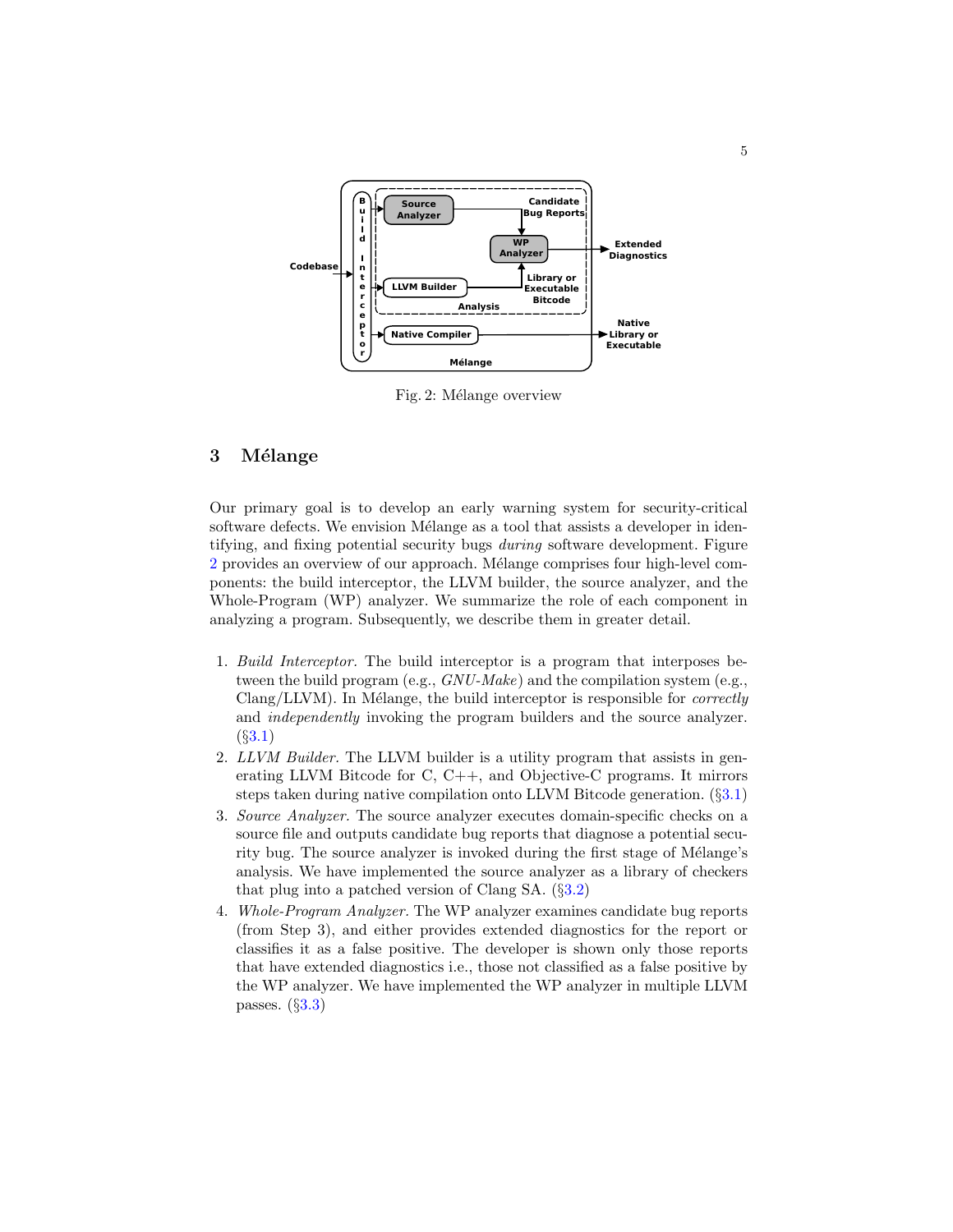#### <span id="page-5-0"></span>3.1 Analysis Utilities

Ease-of-deployment is one of the design goals of Mélange. We want software developers to use our analysis framework in their build environments seamlessly. The build interceptor and the LLVM builder are analysis utilities that help us achieve this goal. The build interceptor and the LLVM builder facilitate transparent analysis of codebases by *plugging in* Mélange's analyses to an existing build system. We describe them briefly in the following paragraphs.

Build Interceptor Our approach to transparently analyze large software projects hinges on triggering analysis via the build command. We use an existing build interceptor, scan-build [\[12\]](#page-18-4), from the Clang project. scan-build is a command-line utility that intercepts build commands and invokes the source analyzer in tandem with the compiler. Since Mélange's WP analysis is targeted at program (LLVM) Bitcode, we instrument scan-build to not only invoke the source analyzer, but also the LLVM builder.

LLVM Builder Generating LLVM Bitcode for program libraries and executables without modifying source code and/or build configuration is a daunting task. Fortunately, the Whole-program LLVM (WLLVM) [\[14\]](#page-18-5), an existing open-source LLVM builder, solves this problem. WLLVM is a python-based utility that leverages a compiler for generating whole-program or whole-library LLVM Bitcode. It can be used as a drop-in replacement for a compiler i.e., pointing the builder (e.g.,  $GNU-Make$ ) to WLLVM is sufficient.

#### <span id="page-5-1"></span>3.2 Source Analyzer

The source analyzer assists Mélange in searching for potential bugs in source code. We build a novel event collection system that helps detect both taint-style vulnerabilities as well as semantic defects. Our event collection system is implemented as a system of taints on C and  $C_{++}$  language constructs (*Declarations*). We call the underlying mechanism *Declaration Tainting* because taints in the proposed event collection system are associated with AST Declaration identifiers of C and C++ objects. Since declaration tainting is applied on AST constructs, it can be carried out in situations where local symbolic execution is not possible.

We write checkers to flag defects. Checkers have been developed as *clients* of the proposed event collection system. The division of labor between checkers and the event collection system mirrors the Meta-level Compilation concept: Checkers encode the policy for flagging defects, while the event collection system maintains the state required to perform checks. We have prototyped this system for flagging garbage (uninitialized) reads<sup>[5](#page-5-2)</sup> of  $C++$  objects, incorrect type casts in PHP interpreter codebase, and other Common Weakness Enumerations (see §[4\)](#page-8-0).

We demonstrate the utility of the proposed system by using the code snippet shown in Listing [1.1](#page-6-0) as a running example. Our aim is to detect uninitialized

<span id="page-5-2"></span><sup>&</sup>lt;sup>5</sup>The algorithm for flagging garbage reads is based on a variation of gen-kill sets  $[30]$ .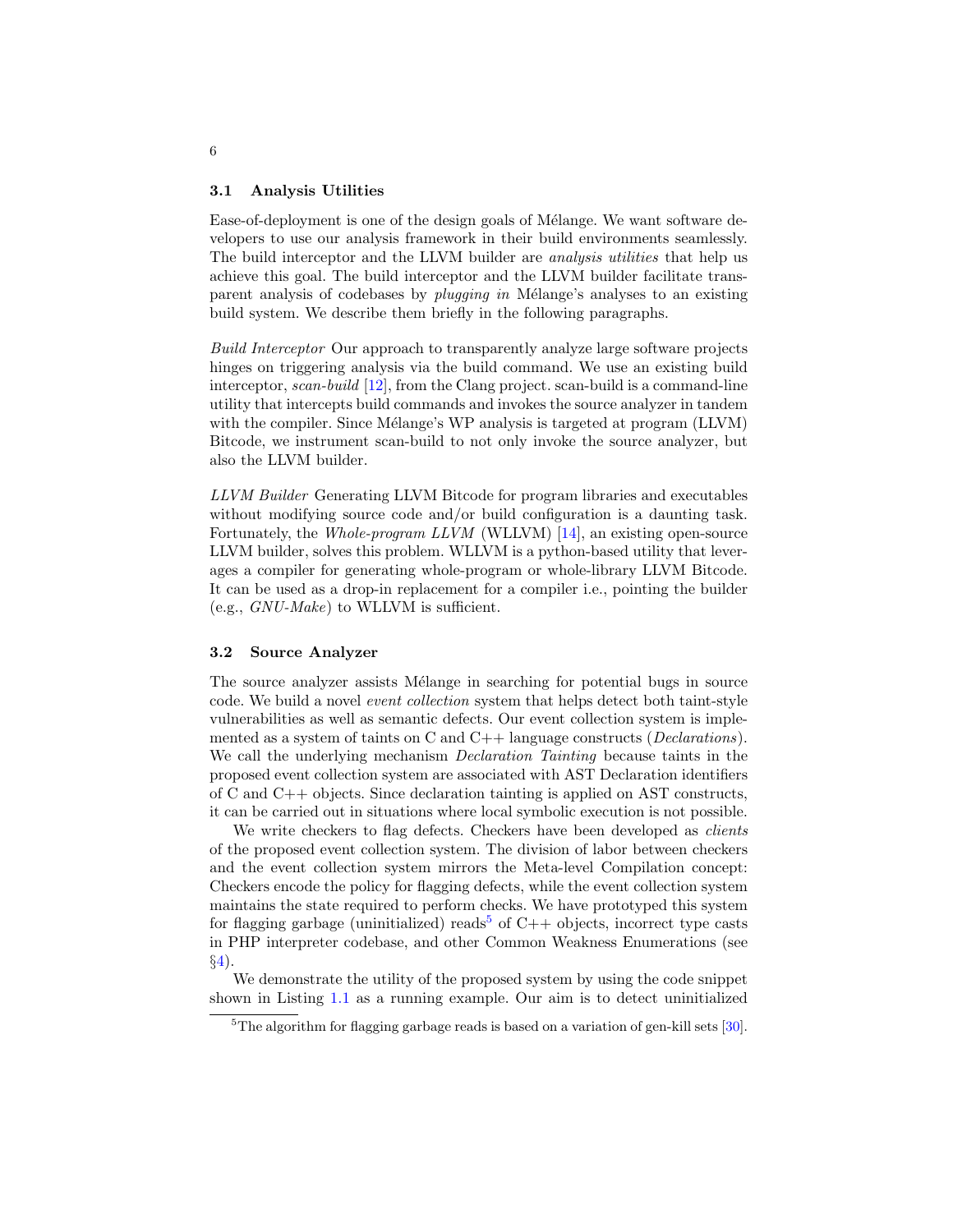reads of class members in the example. The listing encompasses two source files, foo.cpp and main.cpp, and a header file foo.h. We maintain two sets in the event collection system: the Def set containing declaration identifiers for class members that have at least one definition, and the UseWithoutDef set containing identifiers for class members that are used (at least once) without a preceding definition. We maintain an instance of both sets for each function that we analyze in a translation unit i.e., for function  $F$ ,  $\Delta_F$  denotes the analysis summary of F that contains both sets. The checker decides how the event collection sets are populated. The logic for populating the Def and UseWithoutDef sets is simple. If a program statement in a given function defines a class member for the very first time, we add the class member identifier to the Def set of that function's analysis summary. If a program statement in a given function uses a class member that is absent from the Def set, we add the class member identifier to the UseWithoutDef set of that function's analysis summary.

```
1 // foo .h
2 class foo {
3 public :
4 int x ;
5 foo () {}
6 bool isZero () ;
7 };
8
9 // foo .cpp
10 #include "foo.h"
11
12 bool foo::isZero() {
13 if (! x )
14 return true ;
15 }
16
17 // main .cpp
18 #include "foo.h"
19
20 int main () {
21 foo f ;
22 if (f.isZero())23 return 0;
24 return 1;
25 }
```
Listing 1.1: Running example–The foo object does not initialize its class member foo:: x. The call to isZero on Line 22 leads to a garbage read on Line 13.

In Listing [1.1,](#page-6-0) when function  $\texttt{foo}:\texttt{isZero}$  in file  $\texttt{foo}.\texttt{cpp}$  is being analyzed, the checker adds class member  $f \circ \circ$ ::x to the UseWithoutDef set of  $\Delta_{f o o :: is Zero}$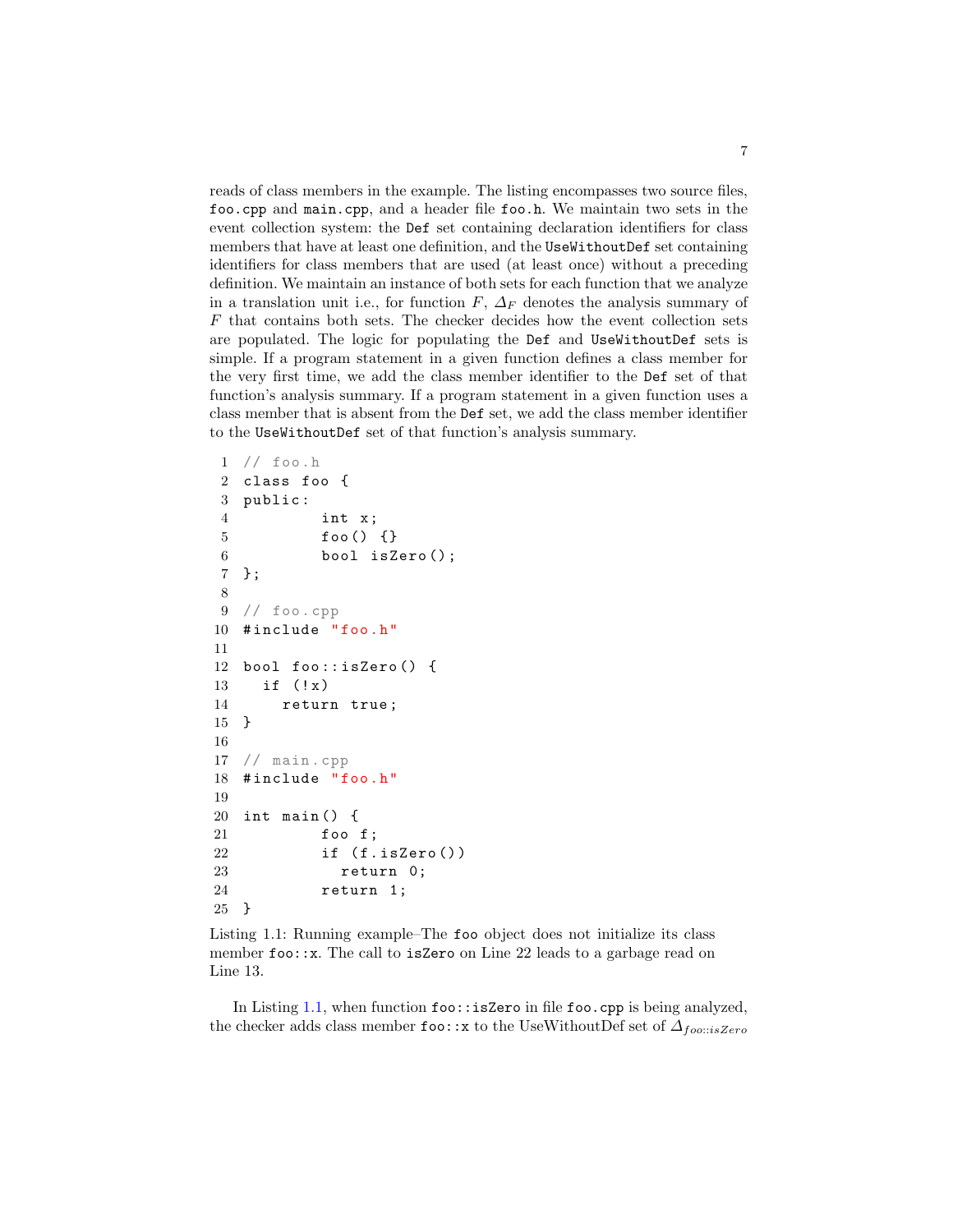after analyzing the branch condition on Line 13. This is because the checker has not encountered a definition for  $f \circ \circ : \mathbf{x}$  in the present analysis context. Subsequently, analysis of the constructor function foo::foo does not yield any additions to either the Def or UseWithoutDef sets. So  $\Delta_{foo::foo}$  is empty. Finally, the checker compares set memberships across analysis contexts. Since foo::x is marked as a use without a valid definition in  $\Delta_{foo::isZero}$  and foo::x is not a member of the Def set in the constructor function's analysis summary  $(\Delta_{foo::foo})$ , the checker classifies the use of Line 13 as a candidate bug. The checker encodes the proof for the bug in the candidate bug report. Listing [1.2](#page-8-1) shows how candidate bug reports are encoded. The bug report encodes the location and analysis stack corresponding to the potential garbage (uninitialized) read.

The proposed event collection approach has several benefits. First, by retrofitting simple declaration-based object tainting into Clang SA, we enable Checkers to perform analysis based on the proposed taint abstraction. Due to its general-purpose nature, the taint abstraction is useful for discovering other defect types such as null pointer dereferences. Second, the tainting APIs we expose are opt-in. They may be used by existing and/or new checkers. Third, our additions leverage high-precision analysis infrastructure already available in Clang SA. We have implemented the event collection system as a patch to the mainline version of Clang Static Analyzer. In the next paragraph, we describe how candidate bug reports are analyzed by our whole-program analyzer.

#### <span id="page-7-0"></span>3.3 Whole-Program Analyzer

Whole-program analysis is demand-driven. Only candidate bug reports are analyzed. The analysis target is an LLVM Bitcode file of a library or executable. There are two aspects to WP analysis: Parsing of candidate bug reports to construct a query, and the analysis itself. We have written a simple python-based parser to parse candidate bug reports and construct queries. The analysis itself is implemented as a set of LLVM passes. The bug report parser encodes queries as preprocessor directives in a pass header file. A driver script is used to recompile, and run the pass against all candidate bug reports.

Our whole-program analysis routine is composed of a CallGraph analysis pass. We leverage an existing LLVM pass called the Basic CallGraph pass to build a whole-program call graph. Since the basic pass misses control flow at indirect call sites, we have implemented additional analyses to improve upon the precision of the basic callgraph. Foremost among our analyses is Class Hierarchy Analysis (CHA) [\[20\]](#page-18-6). CHA enables us to devirtualize those dynamically dispatched call sites where we are sure no delegation is possible. Unfortunately, CHA can only be undertaken in scenarios where no new class hierarchies are introduced. In scenarios where CHA is not applicable, we examine call instructions to resolve as many forms of indirect call sites as possible. Our prototype resolves aliases of global functions, function casts etc.

Once program call graph has been obtained, we perform a domain-specific WP analysis. For instance, to validate garbage reads, the pass inspects loads and store to the buggy program variable or object. In our running example (Listing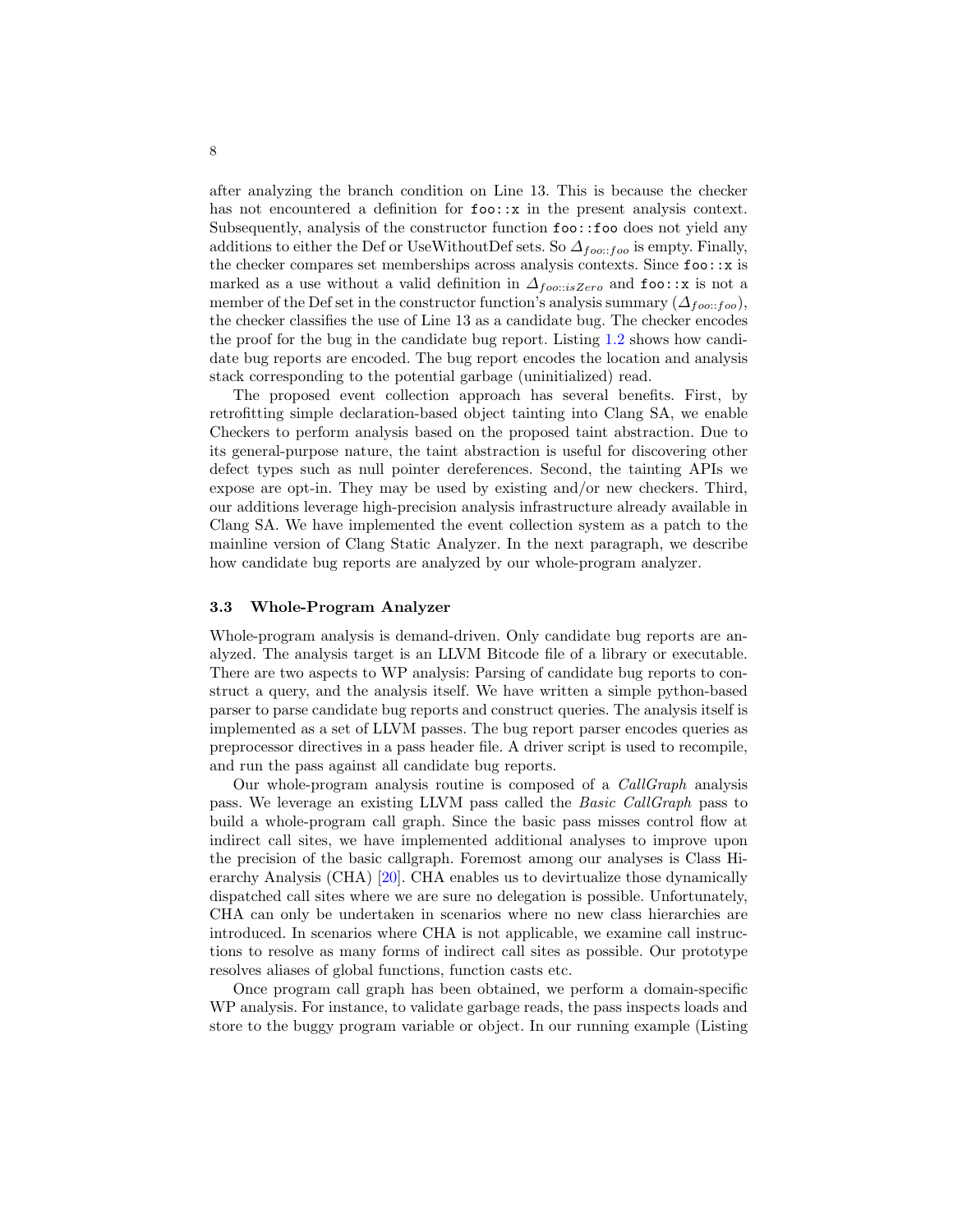[1.1\)](#page-6-0), loads and stores to the foo::x class member indicated in candidate bug report (Listing [1.2\)](#page-8-1) are tracked by the WP garbage read pass. To this end, the program call graph is traversed to check if a load of foo::x does not have a matching store. If all loads have a matching store, the candidate bug report is classified as a false positive. Otherwise, program call-chains in which a load from foo::x does not have a matching store are displayed to the analyst in the whole-program bug report (Listing [1.2\)](#page-8-1).

```
// Source - level bug report
// report - e6ed9c . html
...
Local Path to Bug: foo:: x -> _ ZN3foo6isZeroEv
Annotated Source Code
foo . cpp :4:6: warning : Potentially uninitialized
   object field
 if (!x)\hat{ }1 warning generated .
// Whole - program bug report
---------- report - e6ed9c . html ---------
[+] Parsing bug report report - e6ed9c . html
[+] Writing queries into LLVM pass header file
[+] Recompiling LLVM pass
[+] Running LLVM BugReportAnalyzer pass against
   main
   ---------------------------------------
Candidate callchain is :
foo :: isZero ()
main
-----------------------
```
Listing 1.2: Candidate bug report (top) and whole-program bug report (bottom) for garbage read in the running example shown in Listing [1.1.](#page-6-0)

### <span id="page-8-0"></span>4 Evaluation

We have evaluated Mélange against both static analysis benchmarks and realworld code. To gauge Mélange's utility, we have also tested it against known defects and vulnerabilities. Our evaluation seeks to answer the following questions:

- What is the effort required to use Mélange in an existing build system? ( $\S 4.1$ )
- How does Mélange perform against static analysis benchmarks? ( $\S4.2$ )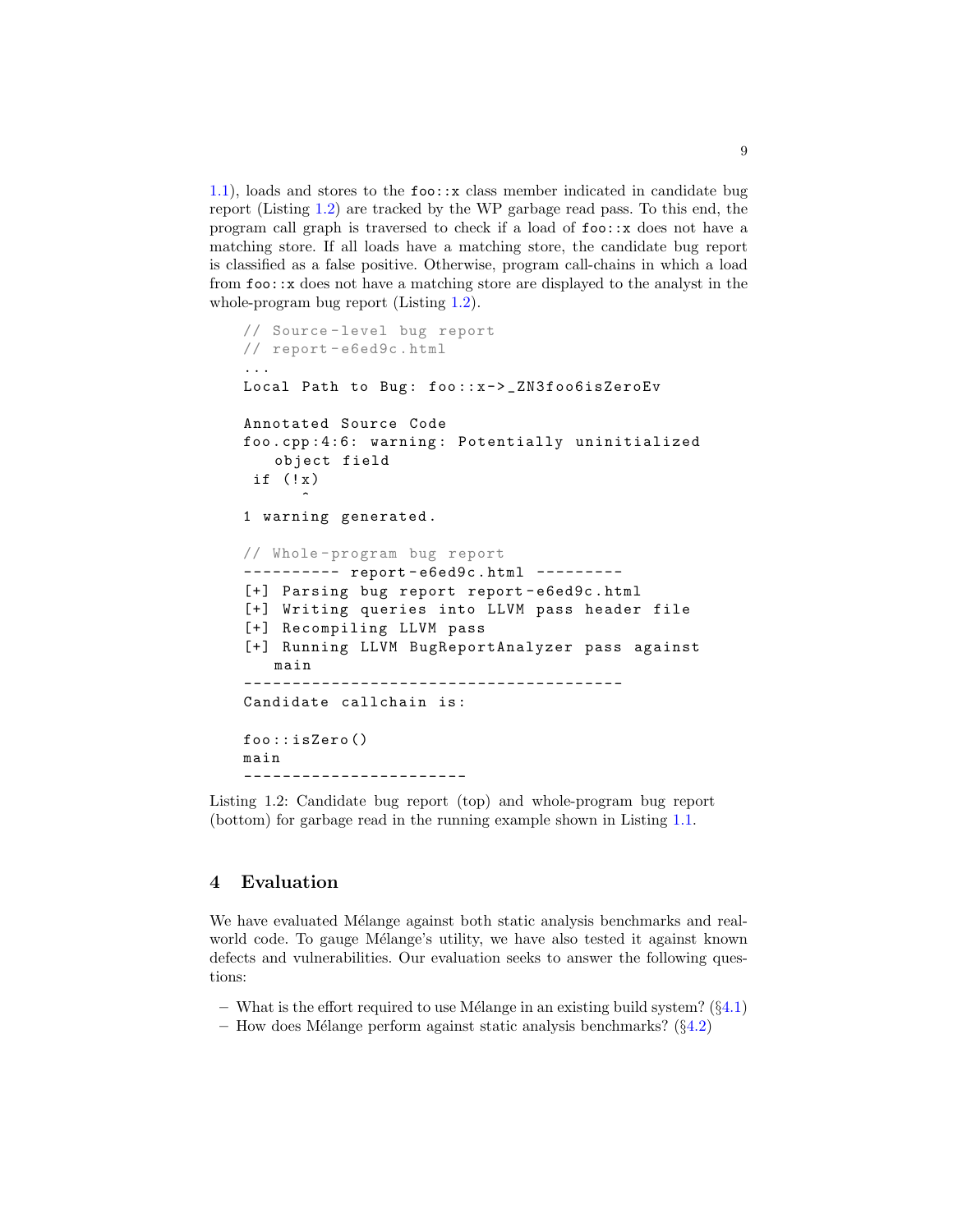- How does Mélange fare against known security vulnerabilities?  $(\S4.3)$  $(\S4.3)$
- $-$  What is the analysis run-time and effectiveness of Mélange against large well-tested codebases? (§[4.4\)](#page-10-1)

#### <span id="page-9-0"></span>4.1 Deployability

Ease-of-deployment is one of the design goals of Mélange. Build interposition allows us to analyze codebases as is, without modifying build configuration and/or source code. We have deployed Mélange in an Amazon compute instance where codebases with different build systems have been analyzed (see  $\S 4.4$ ). Another benefit of build system integration is incremental analysis. Only the very first build of a codebase incurs the cost of end-to-end analysis; subsequent analyses are incremental. While incremental analysis can be used in conjunction with daily builds, full analysis can be coupled with nightly builds and initiated on virtual machine clusters.

#### <span id="page-9-1"></span>4.2 NIST Benchmarks

We used static analysis benchmarks released under NIST's SAMATE project [\[35\]](#page-19-6) for benchmarking Mélange's detection rates. In particular, the Juliet  $C/C++$  test suite (version 1.2) [\[36\]](#page-19-2) was used to measure true and false positive detection rates for defects spread across multiple categories. The Juliet suite comprises test sets for multiple defect types. Each test set contains test cases for a specific Common Weakness Enumeration (CWE) [\[41\]](#page-19-7). The CWE system assigns identifiers for common classes of software weaknesses that are known to lead to exploitable vulnerabilities. We implemented Mélange checkers and passes for the following CWE categories:  $CWE457$  (Garbage or uninitialized read),  $CWE843$  (Type confusion), CWE194 (Unexpected Sign Extension), and CWE195 (Signed to Unsigned Conversion Error). With the exception of CWE457, the listed CWEs have received scant attention from static analysis tools. For instance, type confusion (CWE843) is an emerging attack vector [\[33\]](#page-19-8) for exploiting popular applications.

Figure [3](#page-10-2) summarizes the True/False Positive Rates (TPRs/FPRs) for Clang SA and Mélange for the chosen CWE benchmarks. Currently, Clang SA only supports CWE457. Comparing reports from Clang SA and Mélange for the CWE457 test set, we find that the former errs on the side of precision (fewer false positives), while the latter errs on the side of caution (fewer false negatives). For the chosen CWE benchmarks, Mélange attains a true-positive rate between 57–88 %, and thus, it is capable of spotting over half of the bugs in the test suite.

Mélange's staggered analysis approach allows it to present both source file wide and program wide diagnostics (see Figure [4\)](#page-12-0). In contrast, Clang SA's diagnostics are restricted to a single source file. Often, the call stack information presented in Mélange's extended diagnostics has speeded up manual validation of bug reports.

10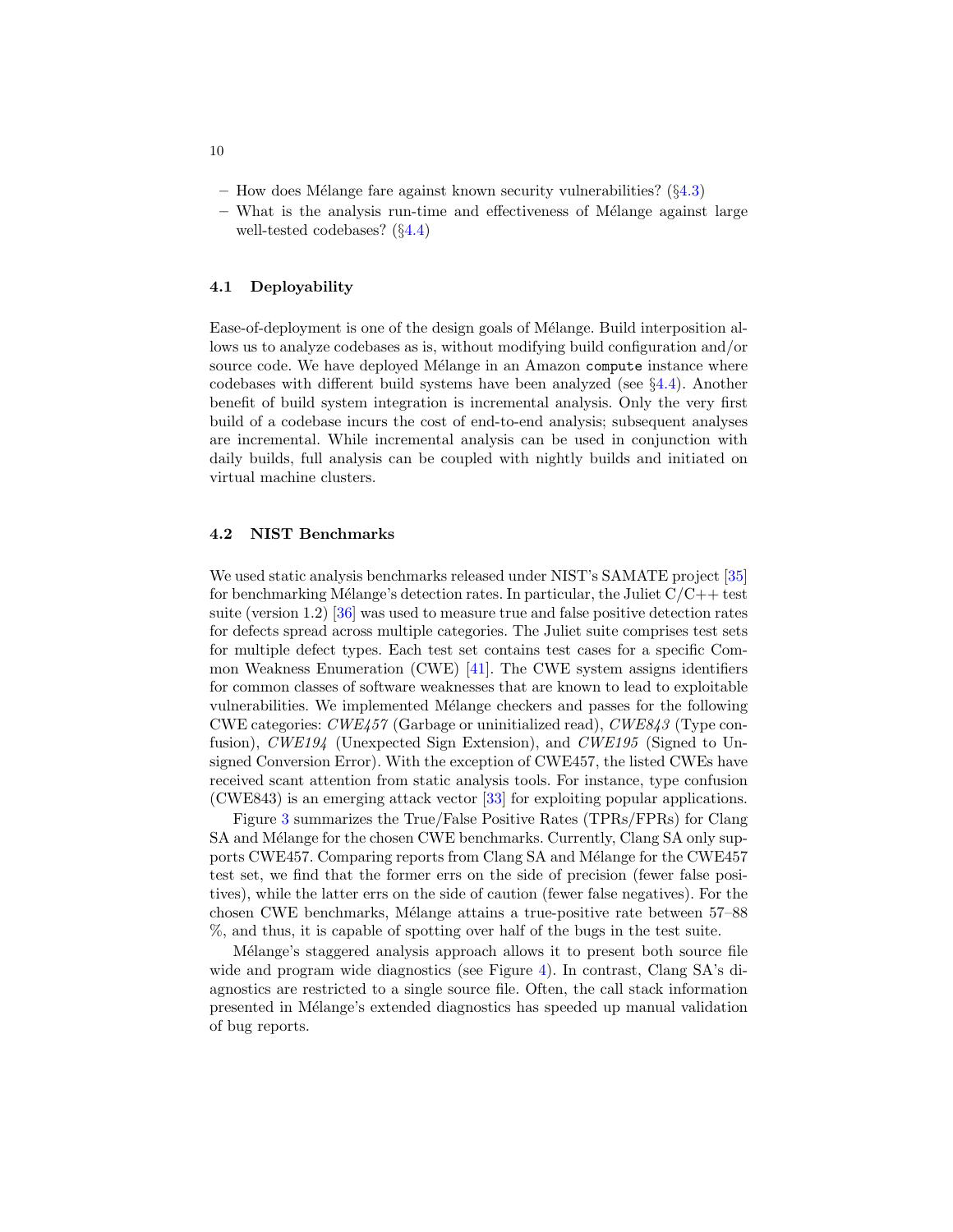<span id="page-10-2"></span>

Fig. 3: Juliet test suite: True Positive Rate (TPR) and False Positive Rate (FPR) for Mélange, and Clang Static Analyzer. Clang SA supports CWE457 only.

#### <span id="page-10-0"></span>4.3 Detection of Known Vulnerabilities

We tested five known type-confusion vulnerabilities in the PHP interpreter with Mélange. All of the tested flaws are taint-style vulnerabilities: An attacker-controlled input is passed to a security-sensitive function call that wrongly interprets the input's type. Ultimately all these vulnerabilities result in invalid memory accesses that can be leveraged by an attacker for arbitrary code execution or information disclosure. We wrote a checker for detecting multiple instances of this vulnerability type in the PHP interpreter codebase. For patched vulnerabilities, testing was carried out on unpatched versions of the codebase. Mélange successfully flagged all known vulnerabilities. The first five entries of Table [1](#page-11-0) summarize Mélange's findings. Three of the five vulnerabilities have been assigned Common Vulnerabilities and Exposures (CVE) identifiers by the MITRE Corporation. Reporters of CVE-2014-3515, CVE-2015-4147, and PHP report ID 73245 have received bug bounties totaling \$5500 by the Internet Bug Bounty Panel [\[7\]](#page-18-7).

In addition, we ran our checker against a recent PHP release candidate (PHP 7.0 RC7) released on 12th November, 2015. Thus far, Mélange has drawn attention to PHP sub-systems where a similar vulnerability may exist. While we haven't been able to verify if these are exploitable, this exercise demonstrates Mélange's utility in bringing attention to multiple instances of a software flaw in a large codebase that is under active development.

### <span id="page-10-1"></span>4.4 Case Studies

To further investigate the practical utility of Mélange, we conducted case studies with three popular open-source projects, namely, Chromium, Firefox, and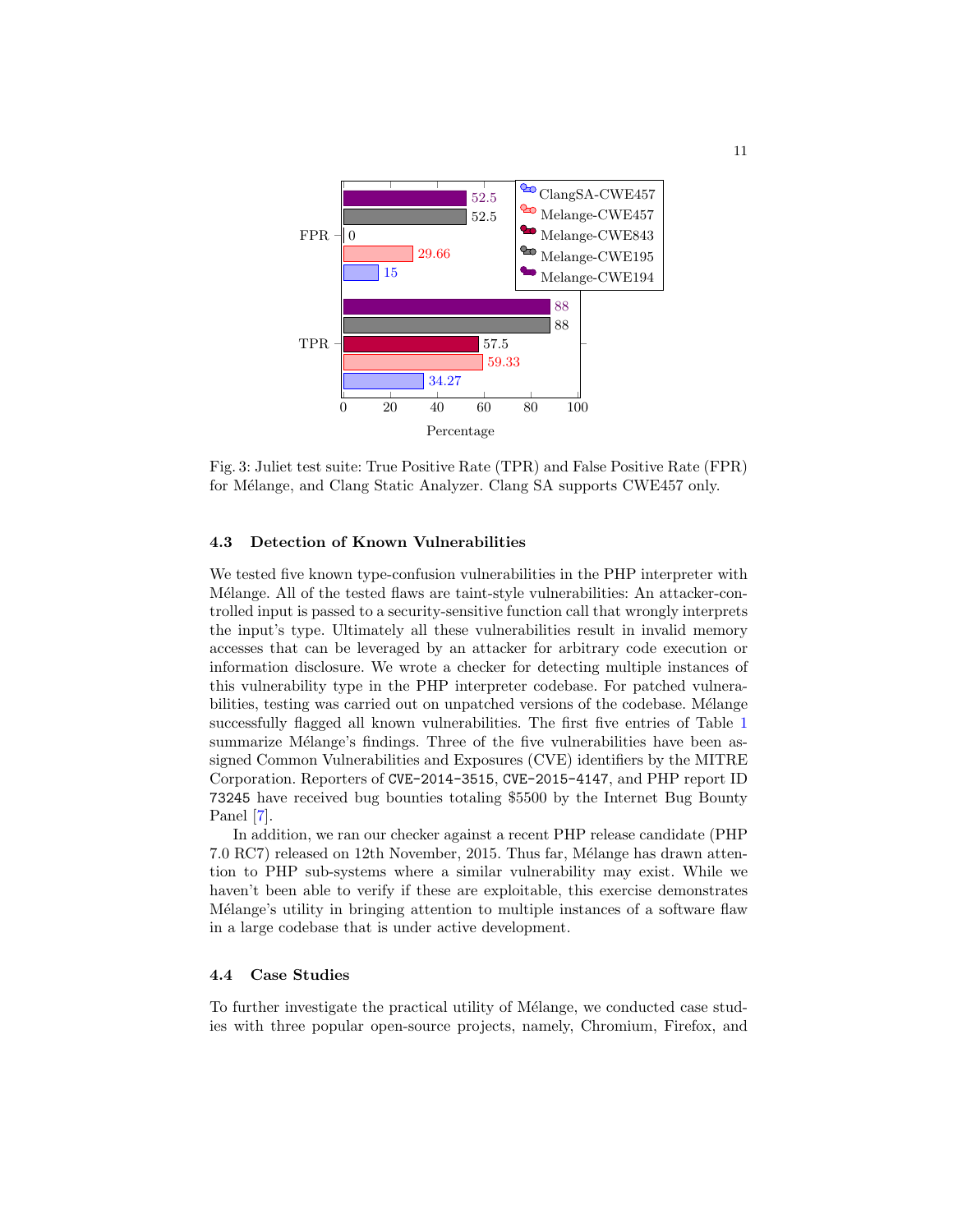<span id="page-11-0"></span>

| Codebase   | $CVE$ ID (Rating) | Bug ID      | Vulnerability  | Known/New |
|------------|-------------------|-------------|----------------|-----------|
| <b>PHP</b> | CVE-2015-4147     | 69085 [9]   | Type-confusion | Known     |
| <b>PHP</b> | CVE-2015-4148     | 69085 [9]   | Type-confusion | Known     |
| <b>PHP</b> | CVE-2014-3515     | 67492 [8]   | Type-confusion | Known     |
| <b>PHP</b> | Unassigned        | 73245 [11]  | Type-confusion | Known     |
| <b>PHP</b> | Unassigned        | 69152 [10]  | Type-confusion | Known     |
| Chromium   | (Medium-Severity) | 411177 [2]  | Garbage read   | Known     |
| Chromium   | None              | 436035 [3]  | Garbage read   | Known     |
| Firefox    | None              | 1168091 [1] | Garbage read   | New       |

Table 1: Detection summary of Mélange against production codebases. Mélange has confirmed known vulnerabilities and flagged a new defect in Firefox. Listed Chromium and Firefox bugs are not known to be exploitable. Chromium bug 411177 is classified as a Medium-Severity bug in Google's internal bug tracker.

MySQL. We focused on detecting garbage reads only. In the following paragraphs, we present results from our case studies emphasizing analysis effectiveness, and analysis run-time.

Software Versions: Evaluation was carried out for Chromium version 38 (dated August 2014), for Firefox revision 244208 (May 2015), and for MySQL version 5.7.7 (April 2015).

Evaluation Setup: Analysis was performed in an Amazon compute instance running Ubuntu 14.04 and provisioned with 36 virtual (Intel Xeon E5-2666 v3) CPUs clocked at 2.6 GHz, 60 GB of RAM, and 100 GB of SSD-based storage.

#### Effectiveness

True Positives Our prototype flagged 3 confirmed defects in Chromium, and Firefox, including a new defect in the latter (see bottom three entries of Table [1\)](#page-11-0). Defects found by our prototype in MySQL codebase have been reported upstream and are being triaged. Figure  $4$  shows Mélange's bug report for a garbage read in the pdf library shipped with Chromium v38. The source-level bug report (Figure [4a](#page-12-0)) shows the line of code that was buggy. WP analyzer's bug report (Figure [4b](#page-12-0)) shows candidate call chains in the libpdf library in which the uninitialized read may manifest.

We have manually validated the veracity of all bug reports generated by Mélange through source code audits. For each bug report, we verified if the data-flow and control-flow information conveyed in the report tallied with program semantics. We classified only those defects that passed our audit as true positives. Additionally, for the Chromium true positives, we matched Mélange's findings with reports  $[2,3]$  $[2,3]$  generated by MemorySanitizer  $[40]$ , a dynamic program analysis tool from Google. The new defect discovered in Firefox was reported upstream  $[1]$ . Our evaluation demonstrates that Mélange can complement dynamic program analysis tools in use today.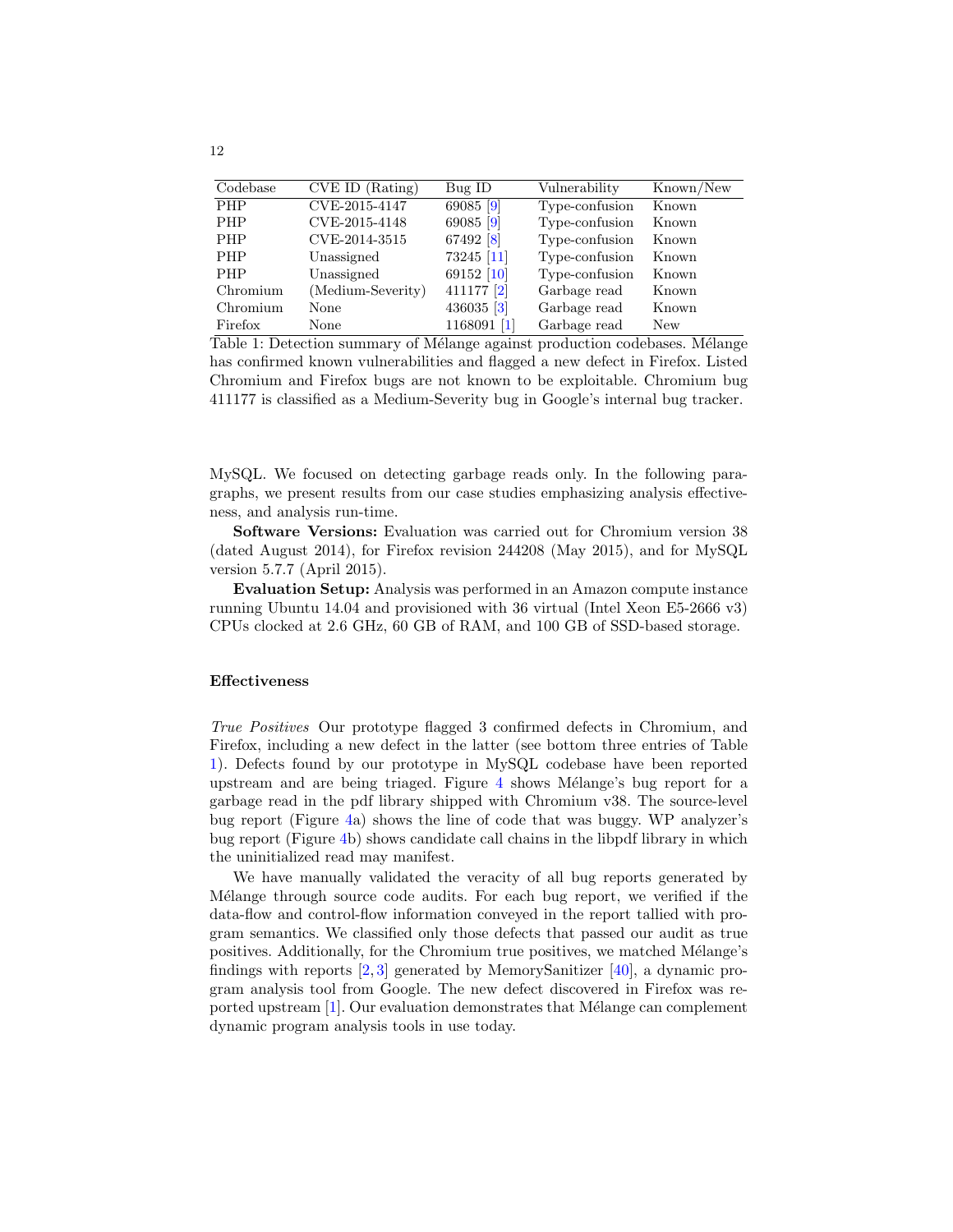#### **Bug Summary** extendion and product the control of the control of the control of the control of the control of the control of the control of the control of the control of the control of the control of the control of the co

<span id="page-12-0"></span>

|                                                                                                                                                                                                                                                                                                                              | out analyze/Debug///pdf/page indicator.cc<br>File:<br>line 94, column 19<br>Location:<br>Potentially uninitialized object field<br>Description:<br>chrome pdf::PageIndicator::fade out timer id →<br>Local Path to Bug:<br>_ZN10chrome_pdf13PageIndicator12OnTimerFiredEj |  |  |  |  |  |  |  |
|------------------------------------------------------------------------------------------------------------------------------------------------------------------------------------------------------------------------------------------------------------------------------------------------------------------------------|---------------------------------------------------------------------------------------------------------------------------------------------------------------------------------------------------------------------------------------------------------------------------|--|--|--|--|--|--|--|
| <b>Annotated Source Code</b><br>92                                                                                                                                                                                                                                                                                           |                                                                                                                                                                                                                                                                           |  |  |  |  |  |  |  |
| 93                                                                                                                                                                                                                                                                                                                           | void PageIndicator:: 0nTimerFired(uint32 timer id) {<br>FadingControl:: OnTimerFired(timer id);                                                                                                                                                                           |  |  |  |  |  |  |  |
| 94                                                                                                                                                                                                                                                                                                                           | if (timer id == fade out timer id ) {                                                                                                                                                                                                                                     |  |  |  |  |  |  |  |
|                                                                                                                                                                                                                                                                                                                              | Potentially uninitialized object field                                                                                                                                                                                                                                    |  |  |  |  |  |  |  |
| 95                                                                                                                                                                                                                                                                                                                           | Fade(false, fade timeout);                                                                                                                                                                                                                                                |  |  |  |  |  |  |  |
| 96                                                                                                                                                                                                                                                                                                                           | ł                                                                                                                                                                                                                                                                         |  |  |  |  |  |  |  |
| 97                                                                                                                                                                                                                                                                                                                           | ł<br>(a) Source-level Bug Report                                                                                                                                                                                                                                          |  |  |  |  |  |  |  |
| -------- page indicator.cc.pass.html ----------<br>[+] Parsing bug report page_indicator.cc.pass.html<br>[+] Writing queries into LLVM pass header file<br>[+] Recompiling LLVM pass<br>[+] Selecting LLVM BC for analysis<br>[+] Target Found: libpdf.a<br>[+] Running LLVM BugReportAnalyzer pass<br>--------------------- |                                                                                                                                                                                                                                                                           |  |  |  |  |  |  |  |
|                                                                                                                                                                                                                                                                                                                              | Candidate callchain is:<br>chrome_pdf::PageIndicator::OnTimerFired(unsigned int)<br>chrome_pdf::Instance::OnControlTimerFired(int,<br>unsigned int const&, unsigned int)                                                                                                  |  |  |  |  |  |  |  |

Fig. 4: Mélange bug report for Chromium bug 411177.

(b) Whole-program Bug Report

False Positives Broadly, we encounter two kinds of false positives; those that are due to imprecision in Mélange's data-flow analysis, and those due to imprecision in its control-flow analysis. In the following paragraphs, we describe one example of each kind of false positive.

Data-flow imprecision: Mélange's analyses for flagging garbage reads lack sophisticated alias analysis. For instance, initialization of C++ objects passedby-reference is missed. Listing [1.3](#page-13-0) shows a code snippet borrowed from the Firefox codebase that illustrates this category of false positives.

When AltSvcMapping object is constructed (see Line 2 of Listing [1.3\)](#page-13-0), one of its class members mHttps is passed by reference to the callee function SchemeIsHTTPS. The callee function SchemeIsHTTPS initializes mHttps via its alias (outIsHTPS). Mélange's garbage read checker misses the aliased store and incorrectly flags the use of class member mHttps on Line 8 as a candidate bug. Mélange's garbage read pass, on its part, tries to taint all functions that store to mHttps. Since the store to mHttps happens via an alias, the pass also misses the store and outputs a legitimate control-flow sequence in its WP bug report.

Control-flow imprecision: Mélange's WP analyzer misses control-flow information at indirect call sites e.g., virtual function invocations. Thus, class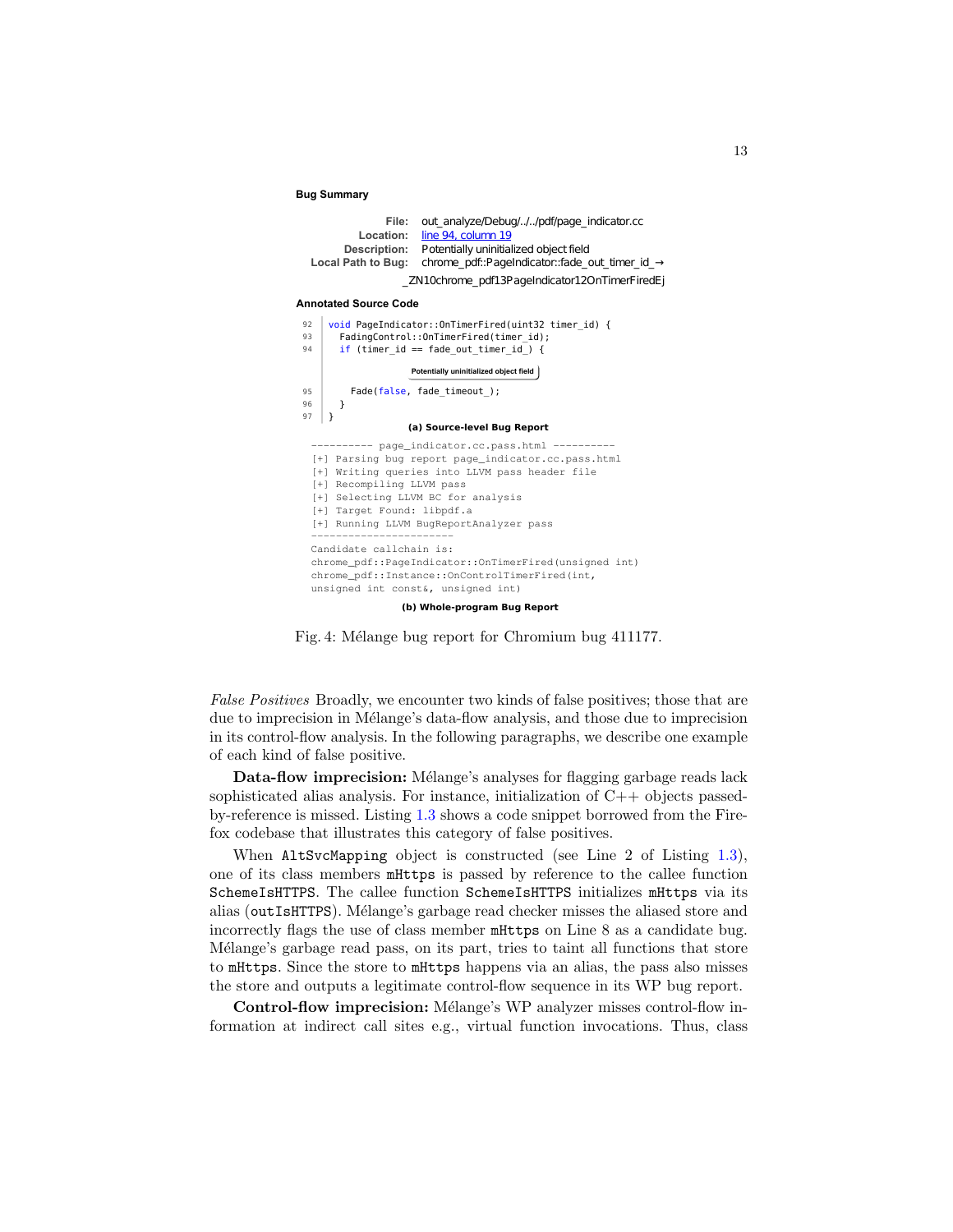<span id="page-13-1"></span>

|          | Codebase Build Time | Analysis Run-time <sup>*</sup> |                   |  |                          | Bug Reports |    |                                                                  |
|----------|---------------------|--------------------------------|-------------------|--|--------------------------|-------------|----|------------------------------------------------------------------|
|          | $N_{t}$             |                                |                   |  |                          |             |    | $ SA_x \ WPA_x \ TA_x \ WPAv g_t $ Stage 1 Stage 2 True Positive |
| Chromium | 18m20s              |                                | 29.09 15.49 44.58 |  | 7.5s                     | 2686        | 12 |                                                                  |
| Firefox  | 41m25s              |                                |                   |  | 3.38 39.31 42.69 13m35s  | 587         | 16 |                                                                  |
| MySQL    | 8m15s               |                                |                   |  | $9.26$ 21.24 30.50 2m26s | 2494        | 32 | -                                                                |

 $*$ All terms except  $WPAvg$  are normalized to native compilation time

Table 2: Mélange: Analysis summary for large open-source projects. True positives for MySQL have been left out since we are awaiting confirmation from its developers.

members that are initialized in a call sequence comprising an indirect function call are not registered by Mélange's garbage read pass. While resolving all indirect call sites in large programs is impossible, we employ best-effort devirtualization techniques such as Rapid Type Analysis  $[16]$  to improve Mélange's control-flow precision.

```
1 AltSvcMapping :: AltSvcMapping (...) {
2 if (NS FAILED(SchemeIsHTTPS(originScheme, mHttps))) {
3 ...
4 }
5 }
6 void AltSvcMapping :: GetConnectionInfo (...) {
7 // ci is an object on the stack
8 ci->SetInsecureScheme(!mHttps);
 9 ...
10 }
11 static nsresult SchemeIsHTTPS ( const nsACString &
      originScheme , bool & outIsHTTPS )
12 {
13 outIsHTTPS =
        originScheme.Equals(NS LITERAL CSTRING("https"));
14
15 }
```
Listing 1.3: Code snippet involving an aliased definition that caused a false positive in Mélange.

The final three columns of Table [2](#page-13-1) present a summary of Mélange's findings for Chromium, Firefox, and MySQL projects. We find that Mélange's two-stage analysis pipeline is very effective at filtering through a handful of bug reports that merit attention. In particular, Mélange's WP analyses filter out  $99.6\%$ , 97.3%, and 98.7% source level bug reports in Chromium, Firefox, and MySQL respectively. Although Mélange's true positive rate is low in our case studies, the corner cases it has pointed out, notwithstanding the confirmed bugs it has flagged, is encouraging. Given that we evaluated Mélange against well-tested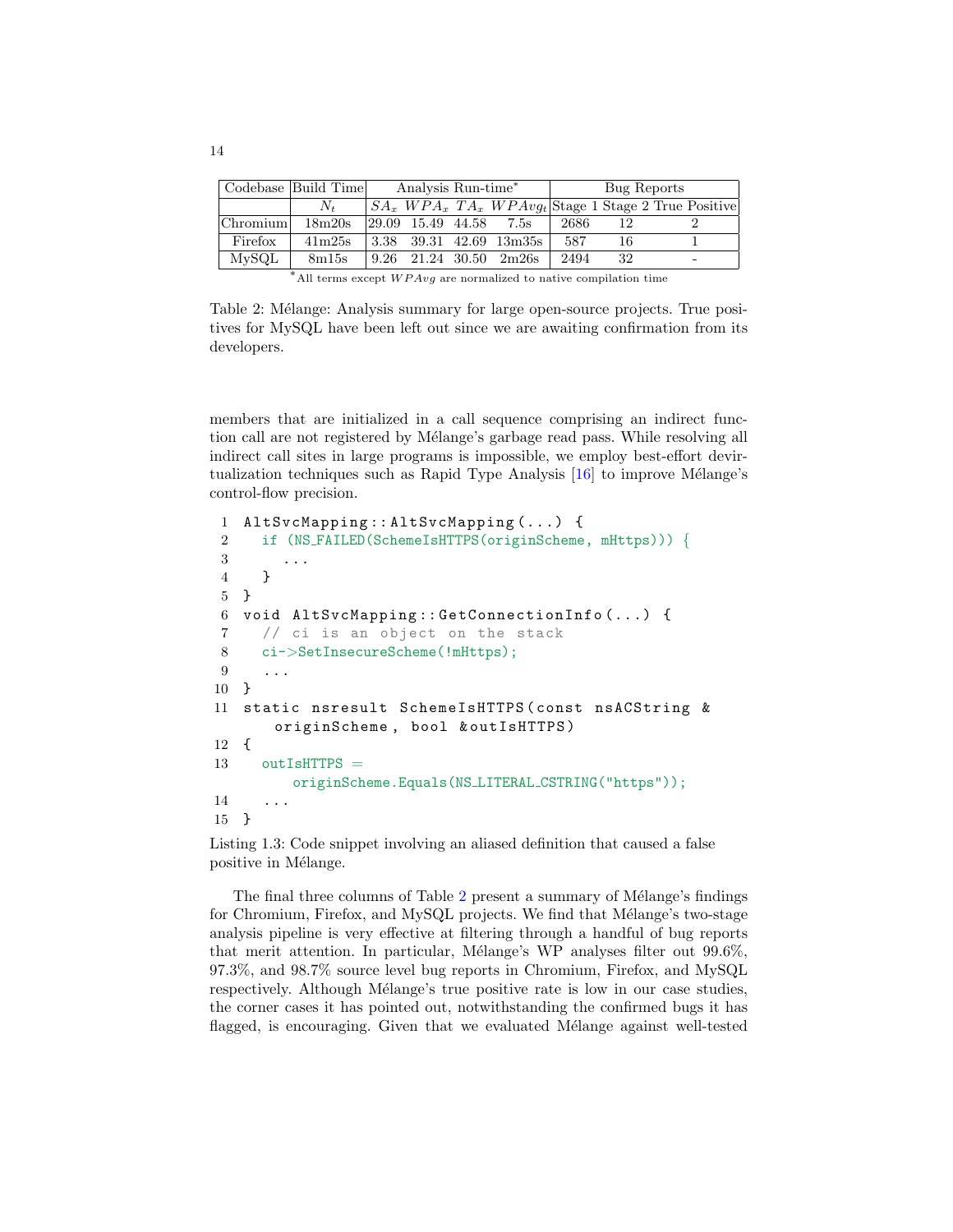<span id="page-14-0"></span>

Fraction of Total Analysis Run-time (%)

Fig. 5: For each codebase, its source and whole-program analysis run-times are shown as fractions (in  $\%$ ) of Mélange's total analysis run-time.

production code, the fact that it could point out three confirmed defects in the Chromium and Firefox codebases is a promising result. We plan to make our tool production-ready by incorporating insights gained from our case studies. Next, we discuss Mélange's analysis run-time.

Analysis Run-Time We completed end-to-analysis of Chromium, Firefox, and MySQL codebases—all of which have millions of lines of code—in under 48 hours. Of these, MySQL, and Chromium were analyzed in a little over 4 hours, and 13 hours respectively. Table [2](#page-13-1) summarizes Mélange's run-time for our case studies. We have presented the analysis run-time of a codebase relative (normalized) to its build time,  $N_t$ . For instance, a normalized analysis run-time of 30 for a codebase indicates that the time taken to analyze the codebase is  $30x$  longer than its build time. All normalized run-times are denoted with the x subscript. Normalized source analysis time, WP analysis time, and total analysis time of Mélange are denoted as  $SA_x$ ,  $WPA_x$ , and  $TA_x$  respectively. The term  $WPAv g_t$ denotes the average time (not normalized) taken by Mélange's WP analyzer to analyze a single candidate bug report.

Figure [5](#page-14-0) shows source and WP analysis run-times for a codebase as a fraction (in percentage terms) of Mélange's total analysis run-time. Owing to Chromium's modular build system, we could localize a source defect to a small-sized library. The average size of program analyzed for Chromium (1.8MB) was much lower compared to MySQL (150MB), and Firefox (1.1GB). As a consequence, the WP analysis run-times for Firefox, and MySQL are relatively high. While our foremost priority while prototyping Mélange has been functional effectiveness, our implementation leaves significant room for optimizations that will help bring down Mélange's end-to-end analysis run-time.

#### 4.5 Limitations

Approach Limitations By design, Mélange requires two analysis procedures at different code abstractions for a given defect type. We depend on programmerwritten analysis routines to scale out to multiple defect types. Two actualities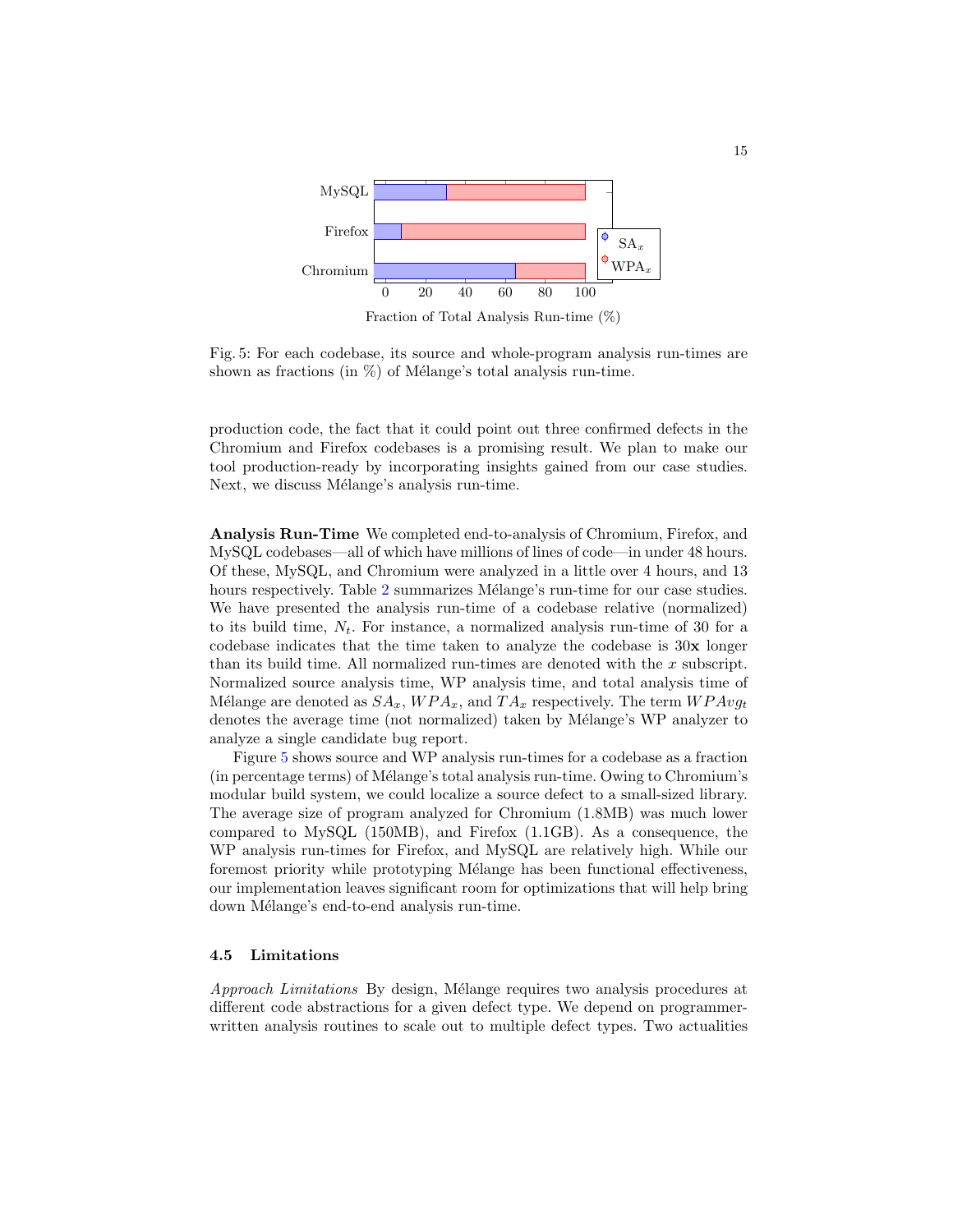lend credence to our approach: First, analysis infrastructure required to carry out extended analyses is already available and its use is well-documented. This has assisted us in prototyping Mélange for four different CWEs. Second, the complexity of analysis routines is many times lower than the program under analysis. Our analysis procedures span 2, 598 lines of code in total, while our largest analysis target (Chromium) has over 14 million lines of  $C++$  code.

While Mélange provides precise diagnostics for security bugs it has discovered, manual validation of bug reports is still required. Given that software routinely undergoes manual review during development, our tool does not introduce an additional requirement. Rather, Mélange's diagnostics bring attention to problematic corner cases in source code. The manual validation process of Mélange's bug reports may be streamlined by subsuming our tool under existing software development processes (e.g., nightly builds, continuous integration).

Implementation Limitations Mélange's WP analysis is path and context insensitive. This makes Mélange's whole-program analyzer imprecise and prone to issuing false warnings. To counter imprecision, we can augment our WP analyzer with additional analyses. Specifically, more powerful alias analysis and aggressive devirtualization algorithms will help prune false positives further. One approach to counter existing imprecision is to employ a ranking mechanism for bug reports (e.g., Z-Ranking [\[31\]](#page-19-10)).

### 5 Related Work

Program analysis research has garnered attention since the late 70s. Lint [\[29\]](#page-19-11), a C program checker developed at Bell Labs in 1977, was one of the first program analysis tools to be developed. Lint's primary goal was to check "portability, style, and efficiency" of programs. Ever since, the demands from a program checker have grown as new programming paradigms have been invented and programs have increased in complexity. This has contributed to the development of many commercial  $[5, 23, 27]$  $[5, 23, 27]$  $[5, 23, 27]$  $[5, 23, 27]$  $[5, 23, 27]$ , closed-source  $[19]$ , free  $[6]$ , and open source  $[4]$ , [15,](#page-18-17) [17,](#page-18-18) [18,](#page-18-19) [22,](#page-18-20) [26,](#page-18-21) [39,](#page-19-12) [40,](#page-19-9) [43,](#page-19-13) [44\]](#page-19-14) tools. Broadly, these tools are based on Model Checking [\[17,](#page-18-18) [26\]](#page-18-21), Theorem Proving [\[6\]](#page-18-16), Static Program Analysis [\[4,](#page-17-0) [5,](#page-17-4) [19,](#page-18-15) [23,](#page-18-13) [27,](#page-18-14) [44\]](#page-19-14), Dynamic Analysis [\[18,](#page-18-19) [34,](#page-19-15) [39,](#page-19-12) [40\]](#page-19-9), or are hybrid systems such as AEG [\[15\]](#page-18-17). In the following paragraphs, we comment on related work that is close in spirit to Mélange.

Program Instrumentation Traditionally, memory access bugs have been found by fuzz testing (or fuzzing) instrumented programs. The instrumentation takes care of tracking the state of program memory and adds run-time checks before memory accesses are made. Instrumentation is done either during run time (as in Valgrind [\[34\]](#page-19-15)), or at compile time (as in AddressSanitizer or ASan [\[39\]](#page-19-12)). Compiletime instrumentation has been preferred lately due to the poor performance of tools that employ run-time instrumentation.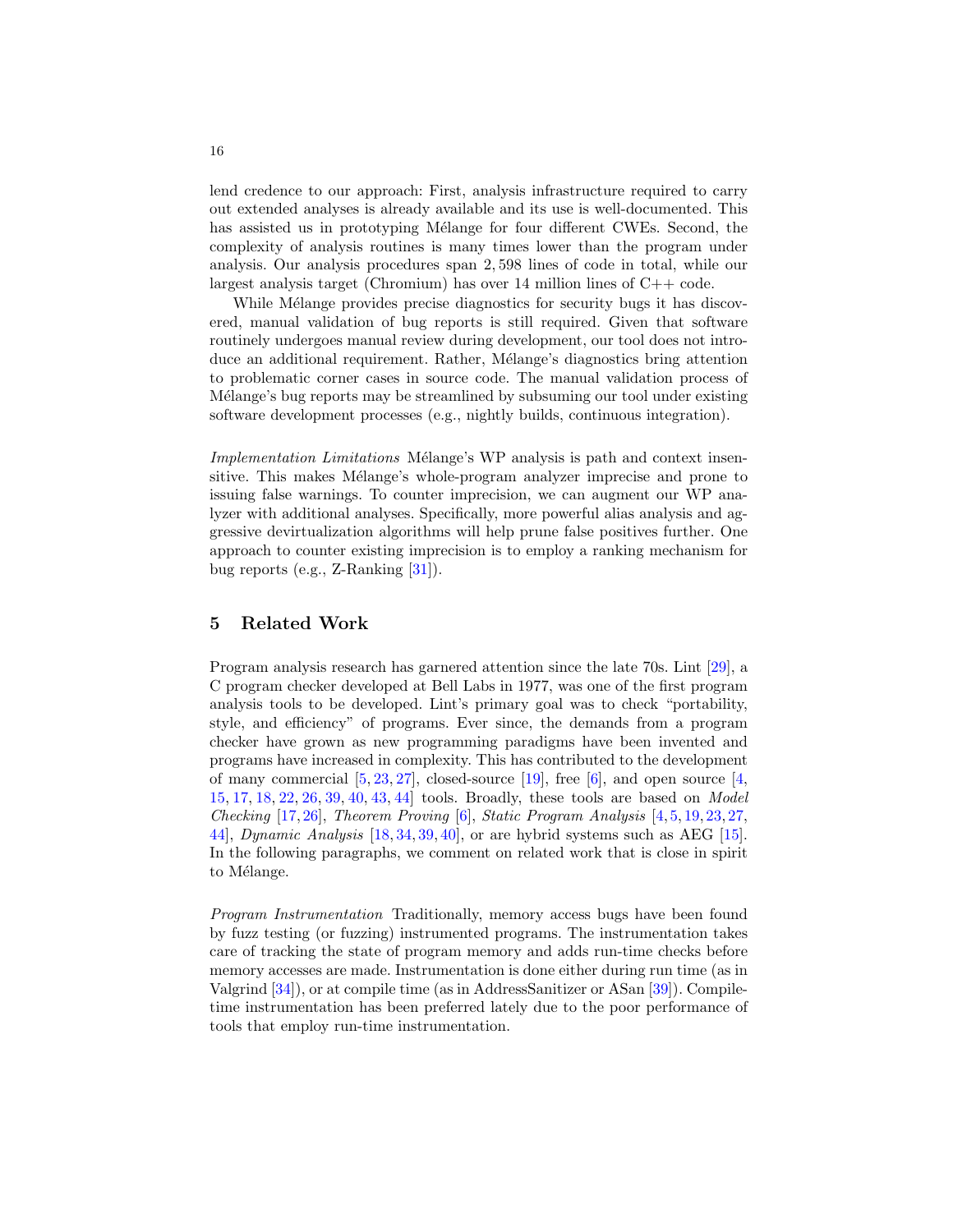While sanitizer tools such as ASan, and MemorySanitizer (MSan) are expected to have a zero false positive rate, practical difficulties, such as uninstrumented code in an external library, lead to false positives in practice. Thus, even run-time tools do not eliminate the need for manual validation of bug reports. To guarantee absence of uninitialized memory, MSan needs to monitor each and every load from/store to memory. This all-or-nothing philosophy poses yet another problem. Uninstrumented code in pre-compiled libraries (such as the C++ standard library) used by the program will invariably lead to false program crashes. Until these false crashes are rectified—either by instrumenting the code where the crash happens or by asking the tool to suppress the warning—the sanitizer tool is rendered unusable. Thus, use of MSan impinges on instrumentation of each and every line of code that is directly or indirectly executed by the program or maintenance of a blacklist file that records known false positives. Unlike MSan, not having access to library source code only lowers Mélange's analysis accuracy, but does not impede analysis itself. Having said that, Mélange will benefit from a mechanism to suppress known false positives. Overall, we believe that dynamic tools are invaluable for vulnerability assessment, and that a tool such as ours can complement them well.

Symbolic Execution Symbolic execution has been used to find bugs in programs, or to generate test cases with improved code coverage. KLEE [\[18\]](#page-18-19), Clang SA [\[4\]](#page-17-0), and AEG [\[15\]](#page-18-17) use different flavors of forward symbolic execution for their own end. As the program (symbolically) executes, constraints on program paths (path predicates) are maintained. Satisfiability queries on path predicates are used to prune infeasible program paths. Unlike KLEE and AEG, symbolic execution in Clang SA is done locally and hences scales up to large codebases. Anecdotal evidence suggests that KLEE and AEG don't scale up to large programs [\[25\]](#page-18-22). To the best of our knowledge, KLEE has not been evaluated against even mediumsized codebases let alone large codebases such as Firefox and Chromium.

Static Analysis Parfait [\[19\]](#page-18-15) employs an analysis strategy that is similar in spirit to ours. It employs multiple stages of analysis, where each successive stage is more precise than the preceding stage. Parfait has been used for finding buffer overflows in C programs. In contrast, we have evaluated Mélange against multiple vulnerability classes. Mélange's effectiveness in detecting multiple CWEs validates the generality of its design. In addition, Mélange has fared well against multiple code paradigms: both legacy C programs and modern object-oriented code.

Like Yamaguchi et al. [\[44\]](#page-19-14), our goal is to empower developers in finding multiple instances of a known defect. However, the approach we take is different. Yamaguchi et al. [\[44\]](#page-19-14), use structural traits in a program's AST representation to drive a Machine Learning (ML) phase. The ML phase extrapolates traits of known vulnerabilities in a codebase, obtaining matches that are similar in struc-ture to the vulnerability. CQUAL [\[22\]](#page-18-20), and CQual+ $+$  [\[43\]](#page-19-13), are flow-insensitive data-flow analysis frameworks for C and C++ languages respectively. Oink performs whole-program data-flow analysis on the back of Elsa, a C++ parser, and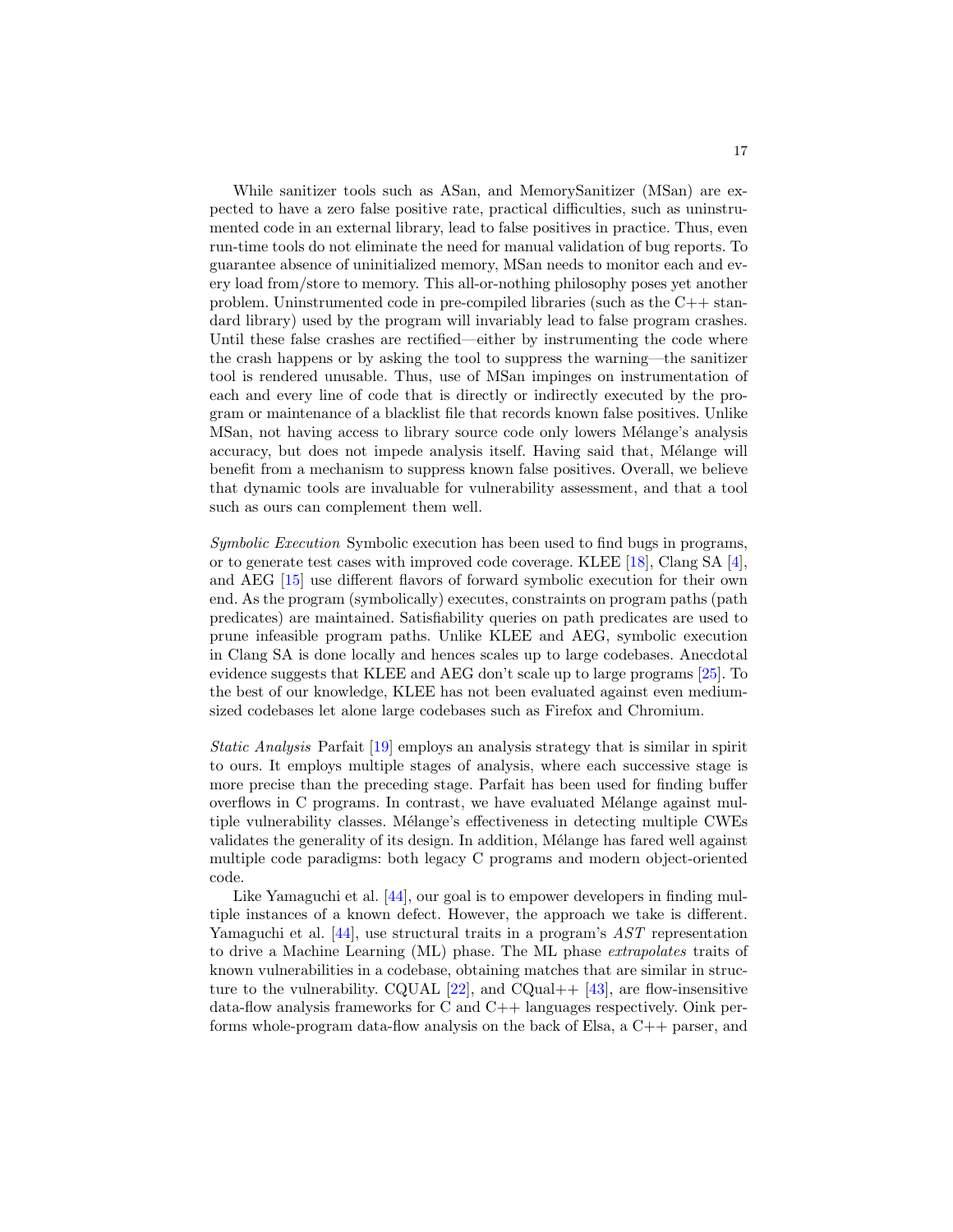Cqual++. Data-flow analysis is based on type qualifiers. Our approach has two advantages over Cqual++. We use a production compiler for parsing  $C++$  code that has a much better success rate at parsing advanced  $C++$  code than a custom parser such as Elsa. Second, our source-level analysis is both flow and path sensitive while, in CQual++, it is not.

Finally, Clang Static Analyzer borrows ideas from several publications including (but not limited to) [\[24,](#page-18-3) [37\]](#page-19-3). Inter-procedural context-sensitive analysis in Clang SA is based on the graph reachability algorithm proposed by Reps et al. [\[37\]](#page-19-3). Clang SA is also similar in spirit to Metal/xgcc [\[24\]](#page-18-3).

### 6 Conclusion

We have developed Mélange, a static analysis tool for helping fix security-critical defects in open-source software. Our tool is premised on the intuition that vulnerability search necessitates multi-pronged analysis. We anchor Mélange in the Clang/LLVM compiler toolchain, leveraging source analysis to build a corpus of defects, and whole-program analysis to filter the corpus. We have shown that our approach is capable of identifying defects and vulnerabilities in open-source projects, the largest of which—Chromium—spans over 14 million lines of code. We have also demonstrated that Mélange's analyses are viable by empirically evaluating its run-time in an EC2 instance.

Since Mélange is easy to deploy in existing software development environments, programmers can receive early feedback on the code they write. Furthermore, our analysis framework is extensible via compiler plug-ins. This enables programmers to use Mélange to implement domain-specific security checks. Thus, Mélange complements traditional software testing tools such as fuzzers. Ultimately, our aim is to use the proposed system to help fix vulnerabilities in open-source software at an early stage.

Acknowledgments This work was supported by the following grants: 317888 (project NEMESYS), 10043385 (project Enzevalos), and RI 2468/1-1 (project DEVIL). Authors would like to thank colleagues at SecT and Daniel Defreez for valuable feedback on a draft of this paper, and Janis Danisevskis for discussions on the C++ standard and occasional code reviews.

## References

- <span id="page-17-3"></span>1. Bugzilla@Mozilla, Bug 1168091. [https://bugzilla.mozilla.org/show\\_bug.cgi?](https://bugzilla.mozilla.org/show_bug.cgi?id=1168091) [id=1168091](https://bugzilla.mozilla.org/show_bug.cgi?id=1168091)
- <span id="page-17-1"></span>2. Chromium Issue Tracker, Issue 411177. [https://code.google.com/p/chromium/](https://code.google.com/p/chromium/issues/detail?id=411177) [issues/detail?id=411177](https://code.google.com/p/chromium/issues/detail?id=411177)
- <span id="page-17-2"></span>3. Chromium Issue Tracker, Issue 436035. [https://code.google.com/p/chromium/](https://code.google.com/p/chromium/issues/detail?id=436035) [issues/detail?id=436035](https://code.google.com/p/chromium/issues/detail?id=436035)
- <span id="page-17-0"></span>4. Clang Static Analyzer. <http://clang-analyzer.llvm.org/>, accessed: 2015-03-25
- <span id="page-17-4"></span>5. Coverity inc. <http://www.coverity.com/>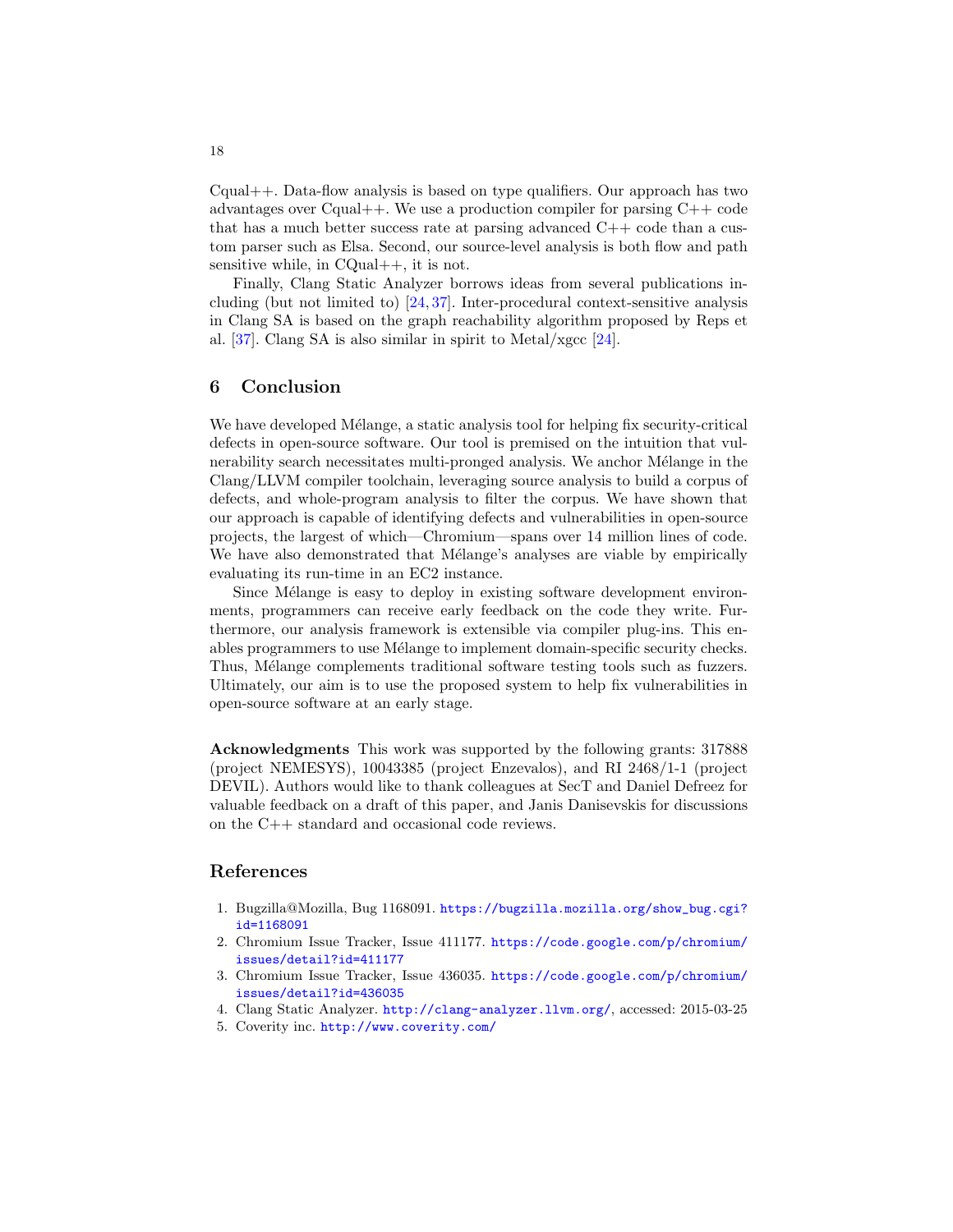- <span id="page-18-16"></span>6. HAVOC. <http://research.microsoft.com/en-us/projects/havoc/>
- <span id="page-18-7"></span>7. PHP Bug Bounty Program. <https://hackerone.com/php>
- <span id="page-18-9"></span>8. PHP::Sec Bug, 67492. <https://bugs.php.net/bug.php?id=67492>
- <span id="page-18-8"></span>9. PHP::Sec Bug, 69085. <https://bugs.php.net/bug.php?id=69085>
- <span id="page-18-11"></span>10. PHP::Sec Bug, 69152. <https://bugs.php.net/bug.php?id=69152>
- <span id="page-18-10"></span>11. Report 73245: Type-confusion Vulnerability in SoapClient. [https://hackerone.](https://hackerone.com/reports/73245) [com/reports/73245](https://hackerone.com/reports/73245)
- <span id="page-18-4"></span>12. Scan-build. <http://clang-analyzer.llvm.org/scan-build.html>
- <span id="page-18-1"></span>13. The LLVM Compiler Infrastructure. <http://llvm.org/>
- <span id="page-18-5"></span>14. WLLVM: Whole-program LLVM. [https://github.com/travitch/](https://github.com/travitch/whole-program-llvm) [whole-program-llvm](https://github.com/travitch/whole-program-llvm)
- <span id="page-18-17"></span>15. Avgerinos, T., Cha, S.K., Hao, B.L.T., Brumley, D.: Aeg: Automatic exploit generation. In: NDSS. vol. 11, pp. 59–66 (2011)
- <span id="page-18-12"></span>16. Bacon, D.F., Sweeney, P.F.: Fast static analysis of c++ virtual function calls. In: Proceedings of the 11th ACM SIGPLAN Conference on Object-oriented Programming, Systems, Languages, and Applications. pp. 324–341. OOPSLA '96, ACM, New York, NY, USA (1996), <http://doi.acm.org/10.1145/236337.236371>
- <span id="page-18-18"></span>17. Ball, T., Rajamani, S.K.: The s lam project: debugging system software via static analysis. In: ACM SIGPLAN Notices. vol. 37, pp. 1–3. ACM (2002)
- <span id="page-18-19"></span>18. Cadar, C., Dunbar, D., Engler, D.R.: Klee: Unassisted and automatic generation of high-coverage tests for complex systems programs. In: OSDI. vol. 8, pp. 209–224 (2008)
- <span id="page-18-15"></span>19. Cifuentes, C., Scholz, B.: Parfait: designing a scalable bug checker. In: Proceedings of the 2008 workshop on Static analysis. pp. 4–11. ACM (2008)
- <span id="page-18-6"></span>20. Dean, J., Grove, D., Chambers, C.: Optimization of object-oriented programs using static class hierarchy analysis. In: ECOOP'95—Object-Oriented Programming, 9th European Conference, Åarhus, Denmark, August 7–11, 1995. pp. 77–101. Springer (1995)
- <span id="page-18-2"></span>21. Engler, D., Chelf, B., Chou, A., Hallem, S.: Checking system rules using systemspecific, programmer-written compiler extensions. In: Proceedings of the 4th conference on Symposium on Operating System Design & Implementation-Volume 4. pp. 1–1. USENIX Association (2000)
- <span id="page-18-20"></span>22. Foster, J.S., Johnson, R., Kodumal, J., Terauchi, T., Shankar, U., Talwar, K., Wagner, D., Aiken, A., Elsman, M., Harrelson, C.: CQUAL: A tool for adding type qualifiers to C (2003), <https://www.cs.umd.edu/~jfoster/cqual/>, accessed: 2015-03-26
- <span id="page-18-13"></span>23. GrammaTech: CodeSonar. <http://www.grammatech.com/codesonar>
- <span id="page-18-3"></span>24. Hallem, S., Chelf, B., Xie, Y., Engler, D.: A system and language for building system-specific, static analyses. In: Proceedings of the ACM SIGPLAN 2002 Conference on Programming Language Design and Implementation. pp. 69–82. PLDI '02, ACM, New York, NY, USA (2002), [http://doi.acm.org/10.1145/512529.](http://doi.acm.org/10.1145/512529.512539) [512539](http://doi.acm.org/10.1145/512529.512539)
- <span id="page-18-22"></span>25. Heelan, S.: Vulnerability detection systems: Think cyborg, not robot. Security Privacy, IEEE 9(3), 74–77 (May 2011)
- <span id="page-18-21"></span>26. Henzinger, T.A., Jhala, R., Majumdar, R., Sutre, G.: Software verification with blast. In: Model Checking Software, pp. 235–239. Springer (2003)
- <span id="page-18-14"></span>27. Hewlett Packard: Fortify Static Code Analyzer. [http://www8.hp.com/us/en/](http://www8.hp.com/us/en/software-solutions/static-code-analysis-sast/) [software-solutions/static-code-analysis-sast/](http://www8.hp.com/us/en/software-solutions/static-code-analysis-sast/)
- <span id="page-18-0"></span>28. Howard, M., Lipner, S.: The security development lifecycle. O'Reilly Media, Incorporated (2009)